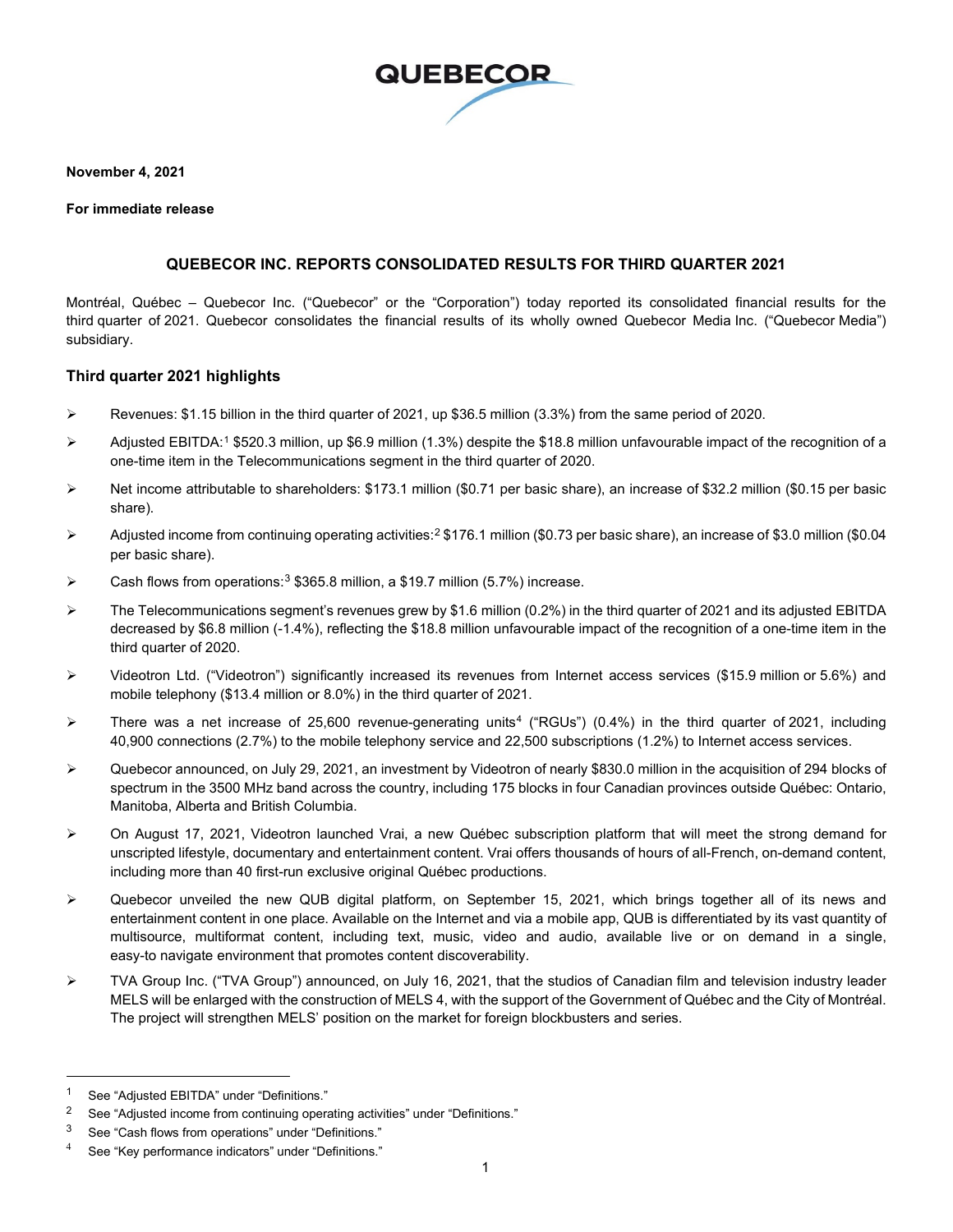- Videotron and TVA Sports announced, on September 9, 2021, a partnership with the Lions de Trois-Rivières, the new ECHL hockey team. The new Trois-Rivières arena will be named the "Colisée Vidéotron" and TVA Sports will be the exclusive official broadcaster of the Lions de Trois-Rivières' home games as they begin their first season.
- Event Management Gestev Inc., a subsidiary of the Sports and Entertainment Group, announced, on October 6, 2021, that it will be the new manager of the Cabaret du Casino de Montréal. It will operate the acoustically outstanding multipurpose venue and present unique programming to its thousands of visitors.

"With the economy recovering in many of our lines of business, we generated strong results in the third quarter of 2021, from both the financial and operational standpoints," said Pierre Karl Péladeau, President and Chief Executive Officer of Quebecor. "Our steady performance is reflected in increases of 3.3% in revenues, 1.3% in adjusted EBITDA and 5.7% in cash flow from operations, despite the unfavourable impact of a one-time item.

"Videotron and Fizz continue to stand out with their ability to reach new customers and to enhance the richness of their offerings. Together, they achieved an unprecedented 37% market share of new subscriber connections to mobile services in the third quarter of 2021, ranking them first and second respectively in Québec. Over the past 12 months, our mobile telephony and Internet access services have posted sustained growth, with increases in RGUs of 118,700 (8.2%) and 62,900 (3.6%) respectively.

"The appeal of our Helix platform continues to growth steadily month after month, as evidenced by an increase of over 145,000 RGUs in the third quarter of 2021, pushing the total number since the service launched in September 2019 past the 1 million mark. We also continue promoting high-quality, diverse content through our Club illico and Vrai subscription services, and we are pleased that more and more Quebecers are taking advantage of them, as evidenced by the 3.2% increase in the subscriber base over the past 12 months. Club illico is promising an outstanding 2021-2022 program line-up, with the largest number of original series and films released in a single year since the service was launched ", Pierre Karl Péladeau continued.

"Furthermore, our digital ambitions continue to propel our successes and drive forward-looking projects. As a leading player in our industry, we are very proud to be supporting the acceleration of Québec's digital transformation, notably through a partnership with the Québec-based tech firm Groupe X-Telia inc., which offers an expansive range of Internet of Things solutions to meet the needs of Québec municipalities and businesses. Videotron also recently landed a major contract with the Société de Transport de Montréal (STM) for IoT services, strengthening its leadership position in Québec.

"The 3,500 MHz spectrum auction was also completed this quarter. Our announced investment of nearly \$830.0 million to acquire 5G spectrum for Videotron attests to our determination to become Canada's fourth mobile carrier in order to create real competition, foster innovation and deliver better prices for Canadians. The spectrum acquisition will, among other things, enable us to take advantage of CRTC Decision 2021-130, which requires the incumbents Bell, Telus and Rogers to allow new carriers MVNO access to their networks. That was precisely how Videotron launched its wireless telephony service in 2006. When the current regulatory proceeding on technical arrangements and rates is completed, Videotron will therefore be able to launch its wireless service in the areas where it has acquired spectrum, namely Ontario, Manitoba, Alberta and British Columbia. All the carriers that acquired spectrum can launch an MVNO service and must roll out a network within 7 years," said Pierre Karl Péladeau.

"TVA Group continues to benefit from the business recovery in most of its segments, as indicated by the 26.1% and 52.0% increases in revenues and adjusted EBITDA respectively in the third quarter of 2021. The results were driven in particular by film production and audiovisual services, which were in high demand during the quarter, and by advertising revenues at the TVA Network and the specialty channels, which increased for the third consecutive quarter compared with the same period of the previous year. TVA Group's total market share was 38.2% in the third quarter of 2021 and our programs were among the most watched in Québec," said Pierre Karl Péladeau.

"Innovation has always been one of Quebecor's major competitive advantages and our recently unveiled QUB digital platform is a prime example. Quebecor is proud to promote local content and anticipate the needs of consumers and the market by bringing all the content from our powerful ecosystem of media outlets, platforms and brands, including TVA+, QUB music, QUB radio, Vrai, *Le Journal de Montréal* and *Le Journal de Québec*, together on a single platform," commented Pierre Karl Péladeau.

"I want to express my sincere gratitude to France Lauzière, who recently announced her resignation as President and Chief Executive Officer of TVA Group and Chief Content Officer of Quebecor Content, for her significant contribution to the Corporation over the past 20 years. At every stage of her career, she always impressed me with her commitment to the company's success. France played a key role in strengthening Group TVA's dominant position as Québec's television leader. She paved the way for some major innovations in content creation, content acquisition and multiplatform distribution that have been very important for showcasing Québec culture and have given our artists and crews a chance to shine," said Pierre Karl Péladeau.

"The continuing reopening of the economy is enabling us to stay on track toward our growth and profitability targets. In addition, our strong financial performance positions us very advantageously to capitalize on our many operational and technological advances and on our potential for cross-Canada expansion," Pierre Karl Péladeau concluded.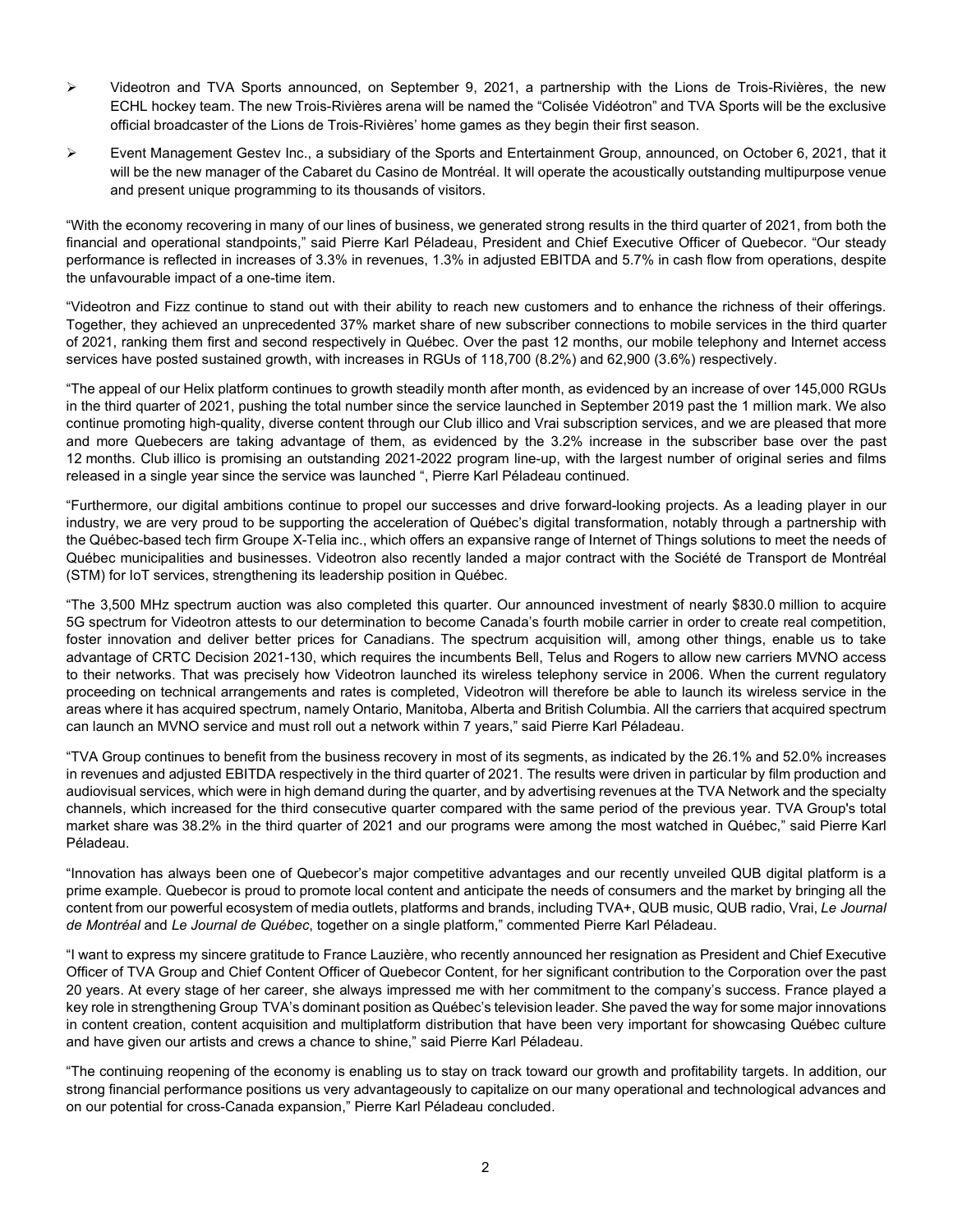### **COVID-19 pandemic**

The COVID-19 pandemic has had a significant impact on the economic environment in Canada and around the world. In order to limit the spread of the virus, the Québec government has imposed a number of restrictions and special preventive measures since the beginning of this health crisis, including the suspension of some business activities. The Québec government has gradually implemented a new reopening plan since May 2021 and has imposed the use of a vaccination passport starting September 1, 2021 to be admitted to certain locations or to participate in certain non-essential activities. Since March 2020, this health crisis has curtailed the operations of many of Quebecor's business partners and has led to a significant slowdown in some of the Corporation's segments. Among other impacts, the restrictions and preventive measures imposed by the Québec government caused a reduction in volume at Videotron's retail outlets; a reduction in advertising revenues, a decrease in sports events broadcast by the TVA Sports specialty channel in 2020 and a reduction in film and audiovisual content activity in the Media segment; and the cancellation of most shows and events in the Sports and Entertainment segment. Despite the constraints created by this pandemic, Quebecor has provided essential telecommunications and news services during this health crisis, while safeguarding the health and safety of the public and its employees. Due to the decrease in their revenues, most of the business units in the Media segment and Sports and Entertainment segment have qualified for the Canadian Emergency Wage Subsidy and subsidies totalling \$9.4 million were recorded in the first nine months of 2021 as a reduction in employee costs (\$14.4 million in the third quarter of 2020 and \$43.9 million in the first nine months of 2020).

#### **Non-IFRS financial measures**

The Corporation uses financial measures not standardized under International Financial Reporting Standards ("IFRS"), such as adjusted EBITDA, adjusted income from continuing operating activities, cash flows from operations, free cash flows from continuing operating activities and consolidated net debt leverage ratio, and key performance indicators, including RGU. Definitions of the non-IFRS measures and the key performance indicator used by the Corporation are provided in the "Definitions" and "Key Performance Indicator" sections.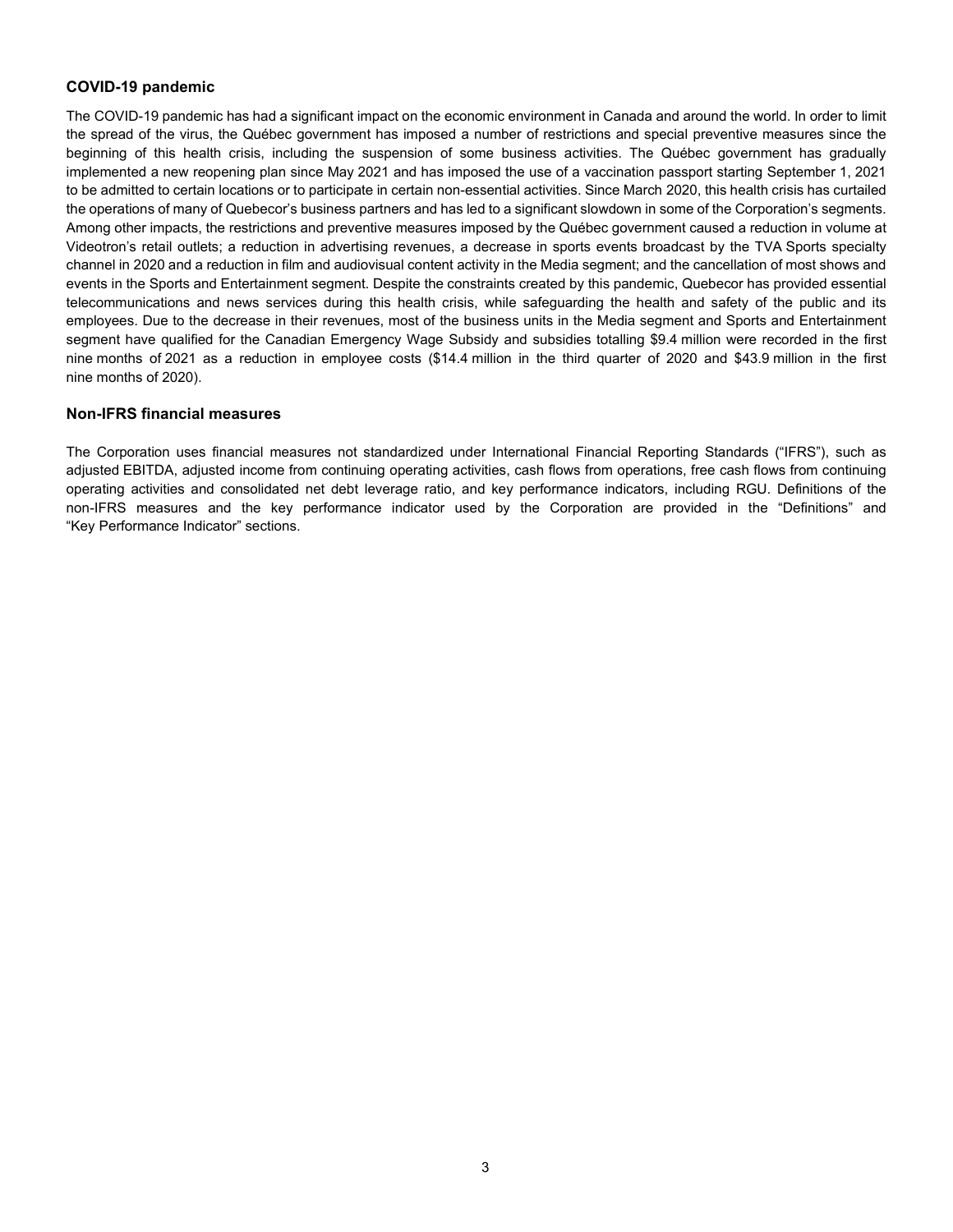### **Financial table**

### **Table 1**

### **Consolidated summary of income, cash flows and balance sheet**

(in millions of Canadian dollars, except number of shares and per basic share data)

|                                                                   |             | Three months<br>ended Sept. 30 |             | Nine months<br>ended Sept. 30 |
|-------------------------------------------------------------------|-------------|--------------------------------|-------------|-------------------------------|
|                                                                   | 2021        | 2020                           | 2021        | 2020                          |
| Income                                                            |             |                                |             |                               |
| Revenues:                                                         |             |                                |             |                               |
| Telecommunications                                                | \$<br>939.5 | \$<br>937.9                    | \$2,781.9   | \$2,681.7                     |
| Media                                                             | 190.6       | 157.2                          | 563.6       | 464.7                         |
| Sports and Entertainment                                          | 49.1        | 48.5                           | 113.8       | 109.2                         |
| Inter-segment                                                     | (31.0)      | (31.9)                         | (88.8)      | (84.6)                        |
|                                                                   | \$1,148.2   | \$1,111.7                      | \$3,370.5   | \$3,171.0                     |
| Adjusted EBITDA (negative adjusted EBITDA): <sup>1</sup>          |             |                                |             |                               |
| Telecommunications                                                | \$<br>476.8 | \$<br>483.6                    | \$1,409.2   | \$1,382.7                     |
| Media                                                             | 36.6        | 24.9                           | 54.6        | 36.6                          |
| Sports and Entertainment                                          | 11.0        | 7.6                            | 16.2        | 6.6                           |
| <b>Head Office</b>                                                | (4.1)       | (2.7)                          | (5.6)       | (0.1)                         |
|                                                                   | 520.3       | 513.4                          | 1,474.4     | 1,425.8                       |
| Depreciation and amortization                                     | (194.3)     | (195.9)                        | (586.2)     | (589.7)                       |
| <b>Financial expenses</b>                                         | (83.8)      | (80.1)                         | (253.9)     | (249.1)                       |
| Gain (loss) on valuation and translation of financial             |             |                                |             |                               |
| instruments                                                       | 6.0         | (18.6)                         | 7.2         | 8.9                           |
| Restructuring of operations and other items                       | (12.4)      | (18.9)                         | 3.7         | (33.1)                        |
| Loss on debt refinancing                                          |             |                                | (80.9)      |                               |
| Income taxes                                                      | (56.6)      | (56.4)                         | (140.4)     | (147.7)                       |
| Income from discontinued operations                               |             |                                |             | 33.8                          |
| Net income                                                        | \$<br>179.2 | \$<br>143.5                    | \$<br>423.9 | \$<br>448.9                   |
|                                                                   |             |                                |             |                               |
| Income from continuing operations attributable                    |             |                                |             |                               |
| to shareholders                                                   | \$<br>173.1 | \$<br>140.9                    | \$<br>417.9 | \$<br>413.6                   |
| Net income attributable to shareholders                           | 173.1       | 140.9                          | 417.9       | 447.4                         |
| Adjusted income from continuing operating activities <sup>1</sup> | 176.1       | 173.1                          | 464.3       | 429.5                         |
| Per basic share:                                                  |             |                                |             |                               |
| Income from continuing operations attributable                    |             |                                |             |                               |
| to shareholders                                                   | 0.71        | 0.56                           | 1.71        | 1.64                          |
| Net income attributable to shareholders                           | 0.71        | 0.56                           | 1.71        | 1.77                          |
| Adjusted income from continuing operating activities <sup>1</sup> | 0.73        | 0.69                           | 1.90        | 1.70                          |

<span id="page-3-0"></span><sup>1</sup> See "Non-IFRS Financial Measures."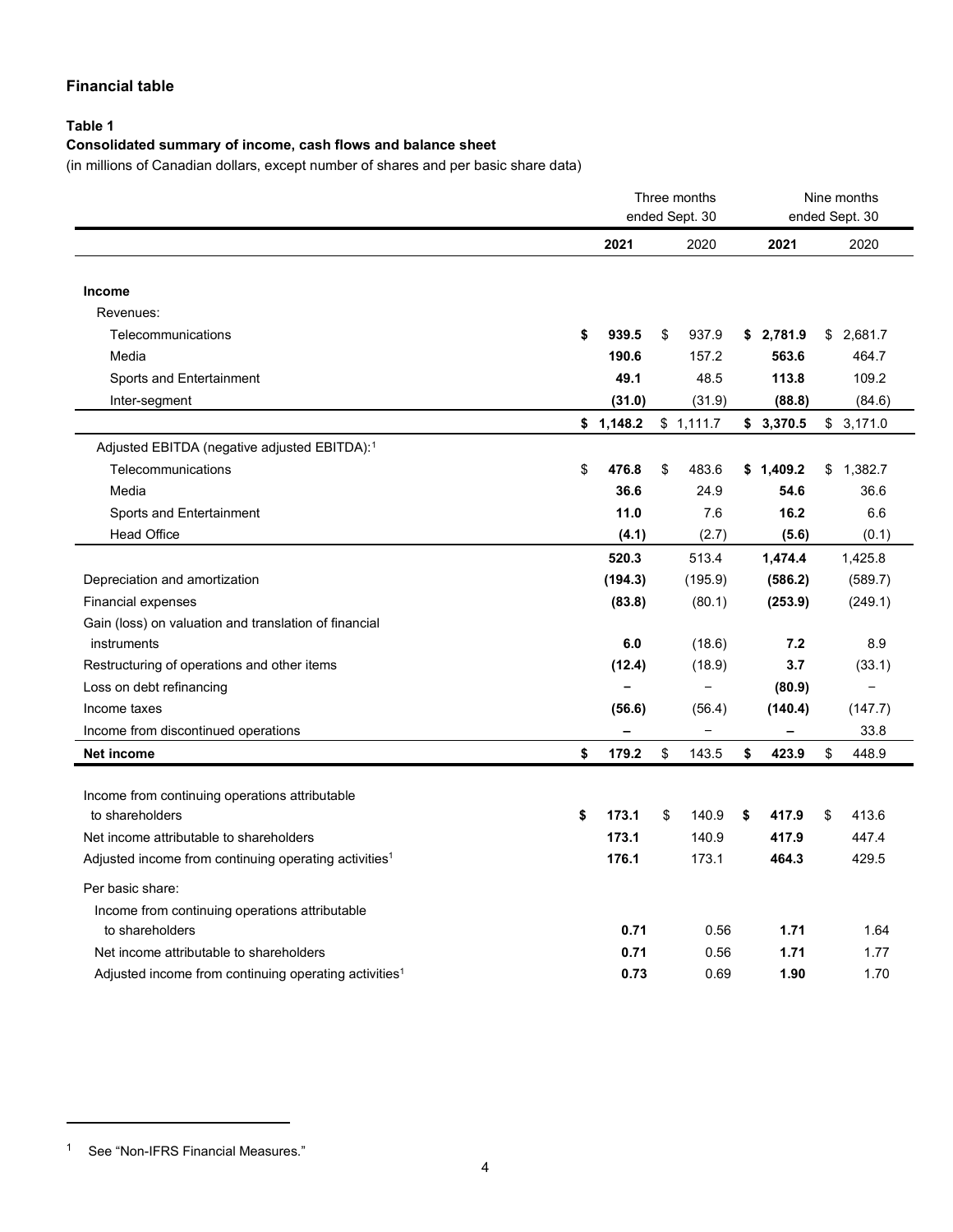|                                                                                     | Three months<br>ended Sept. 30<br>ended Sept. 30 |       | Nine months |       |                 |             |
|-------------------------------------------------------------------------------------|--------------------------------------------------|-------|-------------|-------|-----------------|-------------|
|                                                                                     | 2021                                             |       |             | 2020  | 2021            | 2020        |
| Additions to property, plant and equipment and<br>to intangible assets <sup>1</sup> |                                                  |       |             |       |                 |             |
| Telecommunications                                                                  | \$                                               | 139.5 | \$          | 157.7 | \$<br>428.9     | 431.5<br>\$ |
| Media                                                                               |                                                  | 12.3  |             | 7.9   | 27.6            | 23.2        |
| Sports and Entertainment                                                            |                                                  | 1.0   |             | 0.9   | 2.6             | 2.5         |
| <b>Head Office</b>                                                                  |                                                  | 1.7   |             | 0.8   | 3.8             | 1.4         |
|                                                                                     |                                                  | 154.5 |             | 167.3 | 462.9           | 458.6       |
| <b>Cash flows</b>                                                                   |                                                  |       |             |       |                 |             |
| Cash flows from operations: <sup>1</sup>                                            |                                                  |       |             |       |                 |             |
| Telecommunications                                                                  |                                                  | 337.3 |             | 325.9 | 980.3           | 951.2       |
| Media                                                                               |                                                  | 24.3  |             | 17.0  | 27.0            | 13.4        |
| Sports and Entertainment                                                            |                                                  | 10.0  |             | 6.7   | 13.6            | 4.1         |
| <b>Head Office</b>                                                                  |                                                  | (5.8) |             | (3.5) | (9.4)           | (1.5)       |
|                                                                                     |                                                  | 365.8 |             | 346.1 | 1,011.5         | 967.2       |
| Free cash flows from continuing operating activities <sup>1</sup>                   |                                                  | 213.5 |             | 168.4 | 381.4           | 548.2       |
| Cash flows provided by continuing operating activities                              |                                                  | 368.2 |             | 339.4 | 859.5           | 1,054.5     |
|                                                                                     |                                                  |       |             |       |                 |             |
|                                                                                     |                                                  |       |             |       | <b>Sept. 30</b> | Dec. 31     |
|                                                                                     |                                                  |       |             |       | 2021            | 2020        |
| <b>Balance sheet</b>                                                                |                                                  |       |             |       |                 |             |
| Cash and cash equivalents                                                           |                                                  |       |             |       | \$<br>480.7 \$  | 136.7       |
| Working capital                                                                     |                                                  |       |             |       | 478.3           | (70.4)      |
| Net assets related to derivative financial instruments                              |                                                  |       |             |       | 389.6           | 597.1       |
| <b>Total assets</b>                                                                 |                                                  |       |             |       | 10,534.0        | 9,861.6     |
| Total debt (current and long-term)                                                  |                                                  |       |             |       | 6,256.8         | 5,773.4     |
| Lease liabilities (current and long-term)                                           |                                                  |       |             |       | 181.6           | 173.3       |
| Convertible debentures, including embedded derivatives                              |                                                  |       |             |       | 148.9           | 156.5       |
| Equity attributable to shareholders                                                 |                                                  |       |             |       | 1,255.0         | 1,112.6     |
| Equity                                                                              |                                                  |       |             |       | 1,372.7         | 1,214.1     |
| Number of common shares outstanding (in millions)                                   |                                                  |       |             |       | 241.1           | 248.2       |
| Consolidated net debt leverage ratio <sup>1</sup>                                   |                                                  |       |             |       | 2.80x           | 2.68x       |

<span id="page-4-0"></span><sup>1</sup> See "Non-IFRS Financial Measures."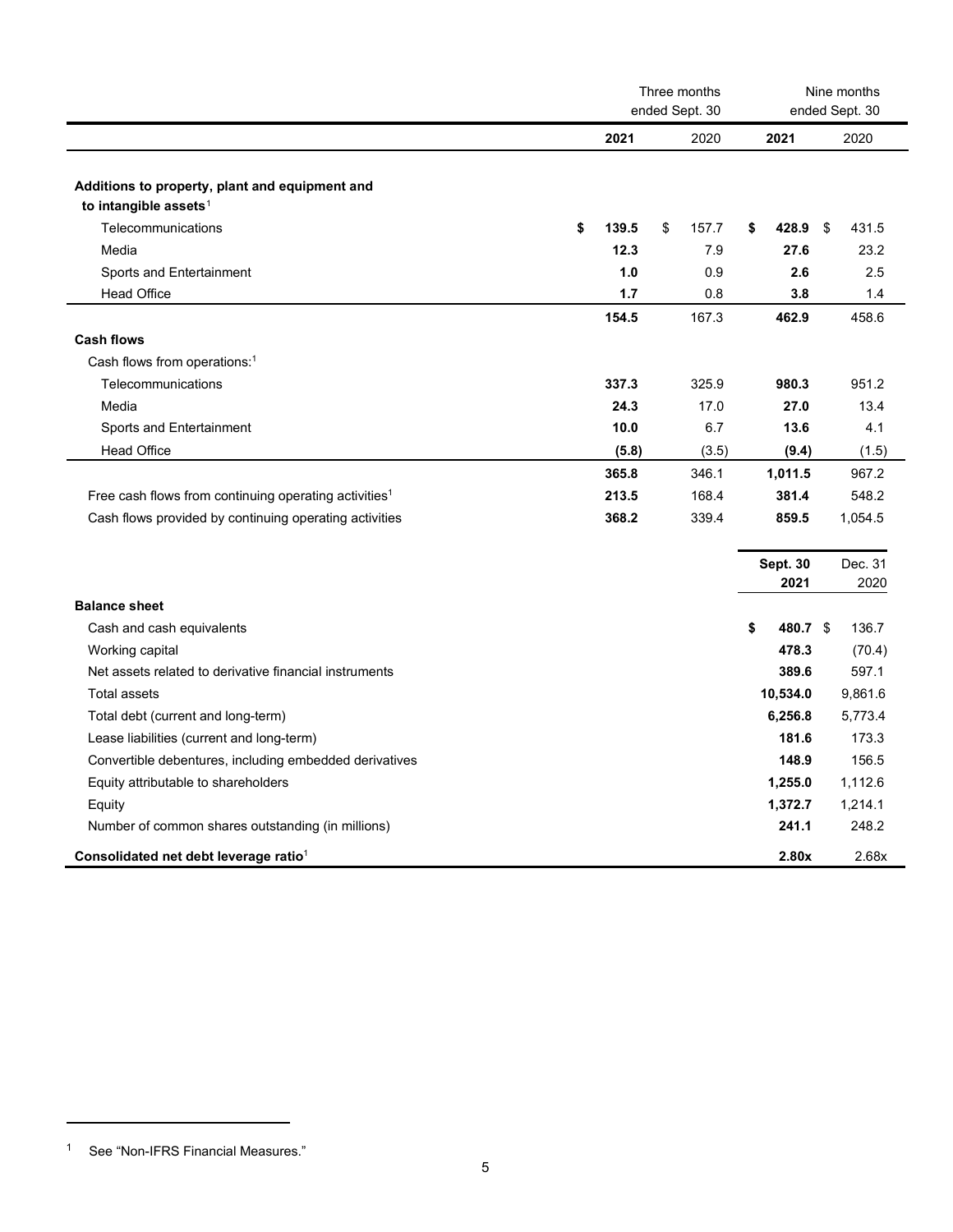#### **2021/2020 third quarter comparison**

**Revenues:** \$1.15 billion, a \$36.5 million (3.3%) increase.

• Revenues increased in Telecommunications (\$1.6 million or 0.2% of segment revenues), Media (\$33.4 million or 21.2%), and Sports and Entertainment (\$0.6 million or 1.2%).

**Adjusted EBITDA:** \$520.3 million, a \$6.9 million (1.3%) increase.

- Adjusted EBITDA increased in Media (\$11.7 million or 47.0% of segment adjusted EBITDA) and Sports and Entertainment (\$3.4 million or 44.7%).
- Adjusted EBITDA decreased in the Telecommunications segment (\$6.8 million or -1.4%), reflecting the \$18.8 million unfavourable impact of the recognition of a one-time item in the third quarter of 2020.
- The change in the fair value of Quebecor and Quebecor Media stock options and in the value of Quebecor stock-price-based share units resulted in a \$6.4 million favourable variance in the Corporation's stock-based compensation charge in the third quarter of 2021 compared with the same period of 2020.

**Net income attributable to shareholders:** \$173.1 million (\$0.71 per basic share) in the third quarter of 2021, compared with \$140.9 million (\$0.56 per basic share) in the same period of 2020, an increase of \$32.2 million (\$0.15 per basic share).

- The main favourable variances were:
	- $\circ$  \$24.6 million favourable variance in gains and losses on valuation and translation of financial instruments, including \$23.6 million without any tax consequences;
	- o \$6.9 million increase in adjusted EBITDA;
	- o \$6.5 million decrease in the charge for restructuring of operations and other items.
- The main unfavourable variances were:
	- o \$3.7 million increase in financial expenses.

**Adjusted income from continuing operating activities:** \$176.1 million (\$0.73 per basic share) in the third quarter of 2021, compared with \$173.1 million (\$0.69 per basic share) in the same period of 2020, an increase of \$3.0 million (\$0.04 per basic share).

**Cash flows from operations:** \$365.8 million, a \$19.7 million (5.7%) increase due to the \$12.8 million decrease in additions to property, plant and equipment and to intangible assets, and the \$6.9 million increase in adjusted EBITDA.

**Cash flows provided by continuing operating activities:** \$368.2 million, a \$28.8 million (8.5%) increase due primarily to the favourable net change in non-cash balances related to operating activities.

#### **2021/2020 year-to-date comparison**

**Revenues:** \$3.37 billion, a \$199.5 million (6.3%) increase.

• Revenues increased in Telecommunications (\$100.2 million or 3.7% of segment revenues), Media (\$98.9 million or 21.3%), and Sports and Entertainment (\$4.6 million or 4.2%).

**Adjusted EBITDA:** \$1.47 billion, a \$48.6 million (3.4%) increase.

- Adjusted EBITDA increased in Telecommunications (\$26.5 million or 1.9% of segment adjusted EBITDA), despite the \$12.6 million unfavourable impact of the recognition of a one-time item in the third quarter of 2020, Media (\$18.0 million or 49.2%), and Sports and Entertainment (\$9.6 million).
- There was a decrease at Head Office (\$5.5 million) due, among other things, to a budget variance in intersegment charges.
- The change in the fair value of Quebecor and Quebecor Media stock options and in the value of Quebecor stock-price-based share units resulted in a \$3.1 million favourable variance in the Corporation's stock-based compensation charge in the first nine months of 2021 compared with the same period of 2020.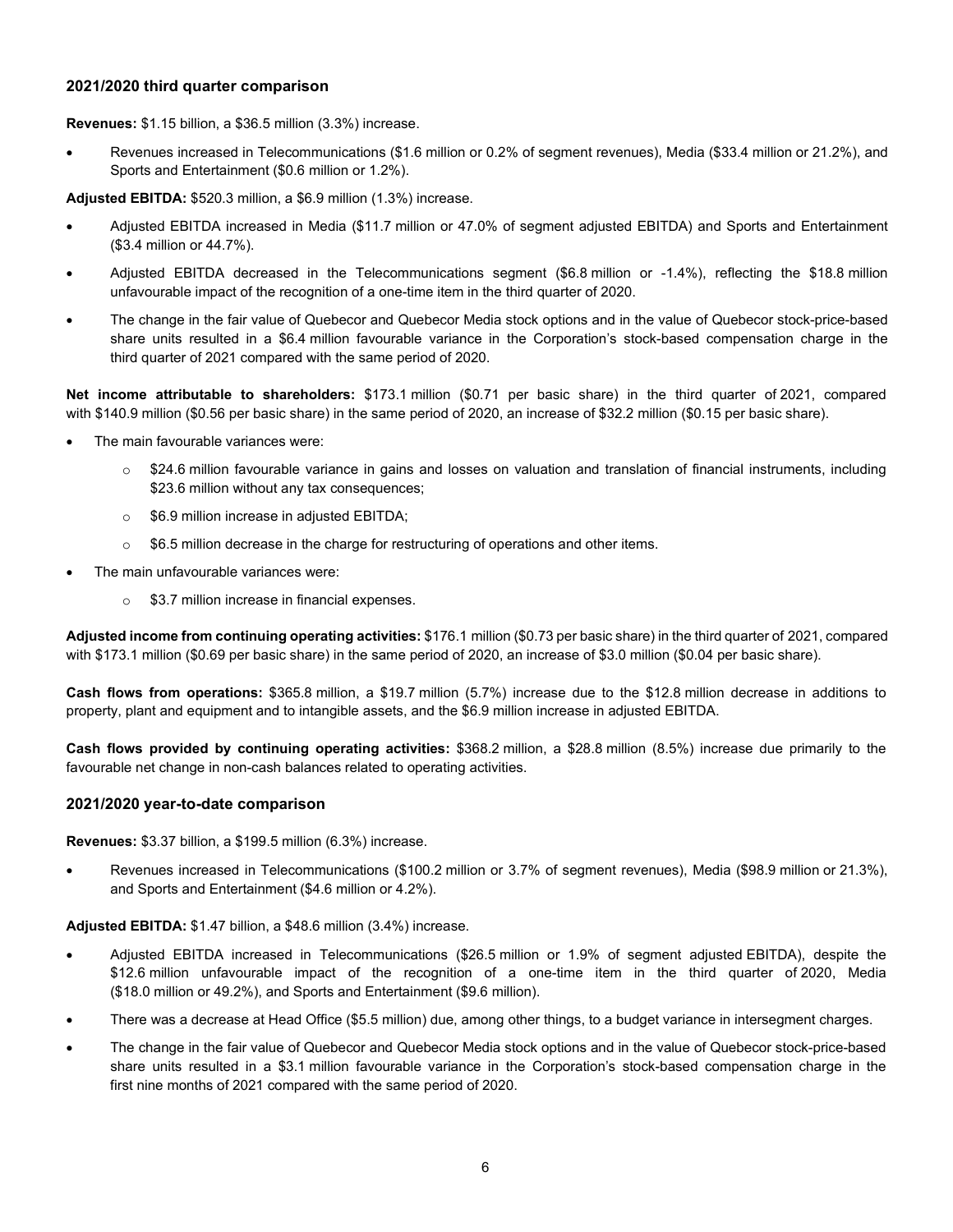**Net income attributable to shareholders:** \$417.9 million (\$1.71 per basic share) in the first nine months of 2021, compared with \$447.4 million (\$1.77 per basic share) in the same period of 2020, a decrease of \$29.5 million (\$0.06 per basic share).

- The main unfavourable variances were:
	- o \$80.9 million unfavourable variance related to debt refinancing;
	- o \$33.8 million decrease in income from discontinued operations;
	- $\circ$  \$4.8 million increase in financial expenses.
- The main favourable variances were:
	- o \$48.6 million increase in adjusted EBITDA;
	- o \$36.8 million favourable variance in restructuring of operations and other items;
	- o \$7.3 million decrease in the income tax expense.

**Adjusted income from continuing operating activities:** \$464.3 million (\$1.90 per basic share) in the first nine months of 2021, compared with \$429.5 million (\$1.70 per basic share) in the same period of 2020, an increase of \$34.8 million (\$0.20 per basic share).

**Cash flows from operations:** \$1.01 billion, a \$44.3 million (4.6%) increase due to the \$48.6 million increase in adjusted EBITDA, partially offset by a \$4.3 million increase in additions to property, plant and equipment and to intangible assets.

**Cash flows provided by continuing operating activities:** \$859.5 million, a \$195.0 million decrease, due primarily to the unfavourable net change in non-cash balances related to operating activities, partially offset by the increase in adjusted EBITDA.

**Consolidated net debt leverage ratio:** 2.80x at September 30, 2021 compared with 2.68x at December 31, 2020.

#### **Investing and financing operations**

- On July 5, 2021, Quebecor Media completed the early redemption of the entirety of its 6.625% Senior Notes due January 15, 2023, in aggregate principal amount of \$500.0 million, at a redemption price of 107.934% of their principal amount, in accordance with a notice issued on June 3, 2021.
- On July 6, 2021, Videotron completed the early redemption of the entirety of its 5.000% Senior Notes due July 15, 2022, in aggregate principal amount of US\$800.0 million, at a redemption price of 104.002% of their principal amount, in accordance with a notice issued on June 3, 2021. The related hedges in an asset position were also unwound.

#### **Senior management**

• On April 14, 2021, France Lauzière decided to take time off from her professional duties for family reasons. Ms. Lauzière is now resigning from her position as President and Chief Executive Officer of TVA Group and Chief Content Officer of Quebecor Content, for the same reasons. She will remain available to work with the company on strategic projects. Pierre Karl Péladeau, President and Chief Executive Officer of Quebecor, will continue to serve as acting President of TVA Group and Quebecor Content.

#### **3500 MHz spectrum auction**

On July 29, 2021, Quebecor announced an investment of nearly \$830.0 million in the acquisition by Videotron of 294 blocks of spectrum in the 3500 MHz band across the country. More than half of the investment is concentrated in four Canadian provinces outside Québec: southern and eastern Ontario, Manitoba, Alberta and British Columbia. Quebecor now holds 175 blocks of spectrum in the 3500 MHz band (with an average size of 32 MHz) in four Canadian provinces outside Québec and plans to roll out its mobile telephony service to certain rural and urban areas in the rest of Canada. Videotron made an initial deposit of \$166.0 million in the third quarter of 2021 for the acquisition of these spectrum licences. Innovation, Science and Economic Development Canada ("ISED") had initially set October 4, 2021 as the date for payment of the balance. However, delivery of the licenses has been postponed to give ISED time to conduct technical consultations with respect to the 3500 MHz band. ISED has not yet determined the date on whish the spectrum licences will be issued and delivered, as well as the date the final payment of \$664.0 million will become due. In late August 2021, two competitors launched legal proceedings in Federal Court contesting the awarding of 3500 MHz licences in Western Canada to Videotron. These cases are currently before the Federal Court. On October 22, 2021, the Federal Court dismissed an application for an interlocutory injunction filed by one of these competitors to halt the granting of spectrum licences in Western Canada.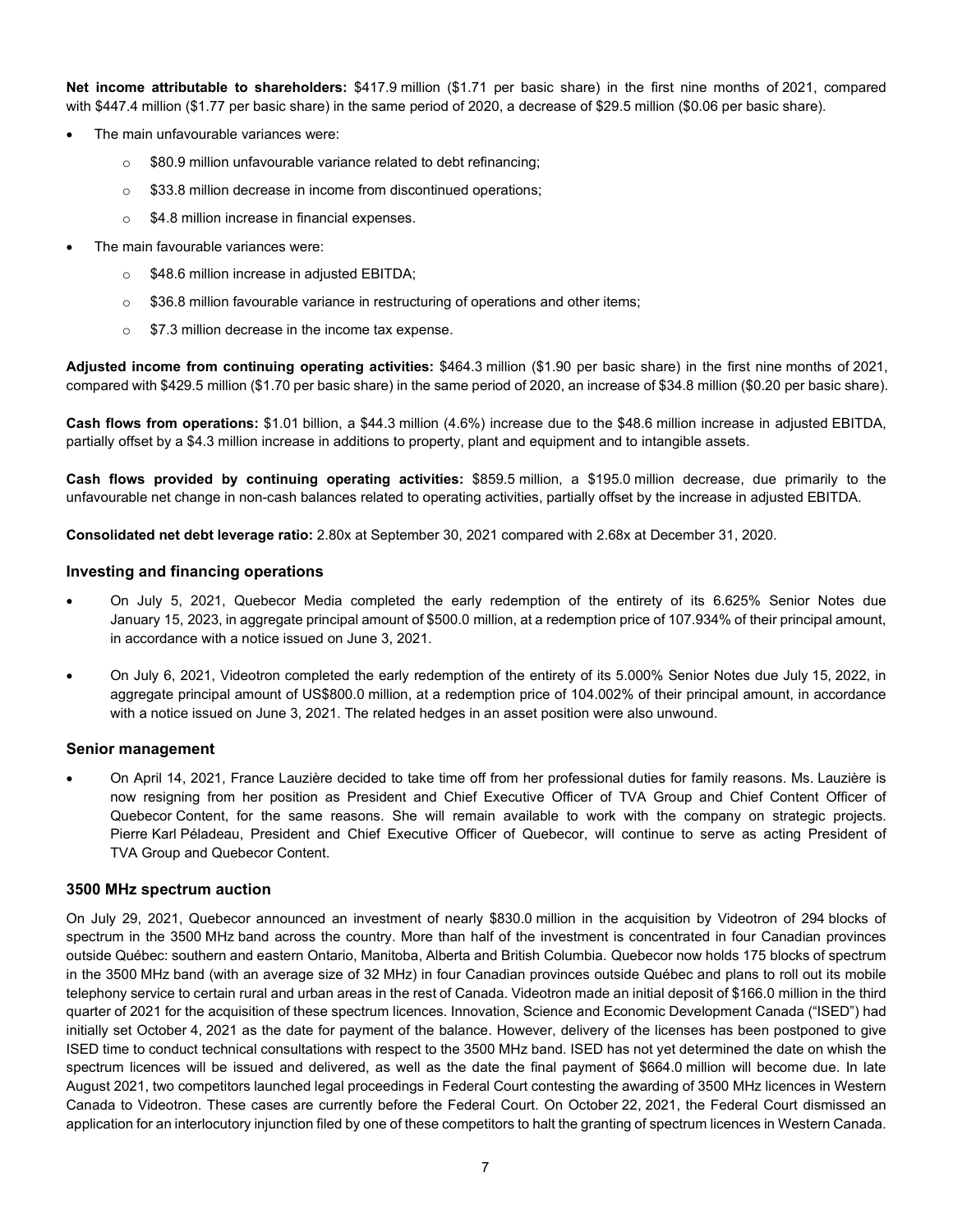### **Capital stock**

On August 4, 2021, the Corporation authorized a normal course issuer bid for a maximum of 1,000,000 Class A Shares representing approximately 1.3% of issued and outstanding Class A Shares, and for a maximum of 6,000,000 Class B Shares representing approximately 3.6% of issued and outstanding Class B Shares as of July 30, 2021. The purchases can be made from August 15, 2021 to August 14, 2022 at prevailing market prices on the open market through the facilities of the Toronto Stock Exchange or other alternative trading systems. All shares purchased under the bid will be cancelled.

On August 6, 2021, the Corporation entered into an automatic securities purchase plan ("the plan") with a designated broker whereby shares may be repurchased under the plan at times when such purchases would otherwise be prohibited pursuant to regulatory restrictions or self-imposed blackout periods. The plan received prior approval from the Toronto Stock Exchange. It came into effect on August 15, 2021 and will terminate on the same date as the normal course issuer bid.

Under the plan, before entering a self-imposed blackout period, the Corporation may, but is not required to, ask the designated broker to make purchases under the normal course issuer bid. Such purchases shall be made at the discretion of the designated broker, within parameters established by the Corporation prior to the blackout periods. Outside the blackout periods, purchases will be made at the discretion of the Corporation's management.

In the first nine months of 2021, the Corporation purchased and cancelled 7,064,650 Class B Shares for a total cash consideration of \$225.9 million (4,695,800 Class B Shares for a total cash consideration of \$143.4 million in the same period of 2020). The excess of \$184.2 million of the purchase price over the carrying value of Class B Shares repurchased was recorded in reduction of retained earnings (\$115.7 million in the same period of 2020).

#### **Dividend**

On November 3, 2021, the Board of Directors of Quebecor declared a quarterly dividend of \$0.275 per share on its Class A Shares and Class B Shares, payable on December 14, 2021 to shareholders of record at the close of business on November 19, 2021. This dividend is designated an eligible dividend, as provided under subsection 89(14) of the Canadian Income Tax Act and its provincial counterpart.

#### **Detailed financial information**

For a detailed analysis of Quebecor's third quarter 2021 results, please refer to the Management Discussion and Analysis and condensed consolidated financial statements of Quebecor, available on the Corporation's website at <www.quebecor.com/en/investors/financial-documentation> or from the SEDAR filing service at <www.sedar.com>.

#### **Conference call for investors and webcast**

Quebecor will hold a conference call to discuss its third quarter 2021 results on November 4, 2021, at 11:00 a.m. EDT. There will be a question period reserved for financial analysts. To access the conference call, please dial 1-877-293 8052, access code for participants 20561#. The conference call will also be broadcast live on Quebecor's website at <www.quebecor.com/en/investors/conferences-and-annual-meeting>. It is advisable to ensure the appropriate software is installed before accessing the call. Instructions and links to free player downloads are available at the Internet address shown above. Anyone unable to attend the conference call will be able to listen to a recording by dialing 1-877-293-8133, access code 20561#, recording access code 0100757#. The recording will be available until February 2, 2022.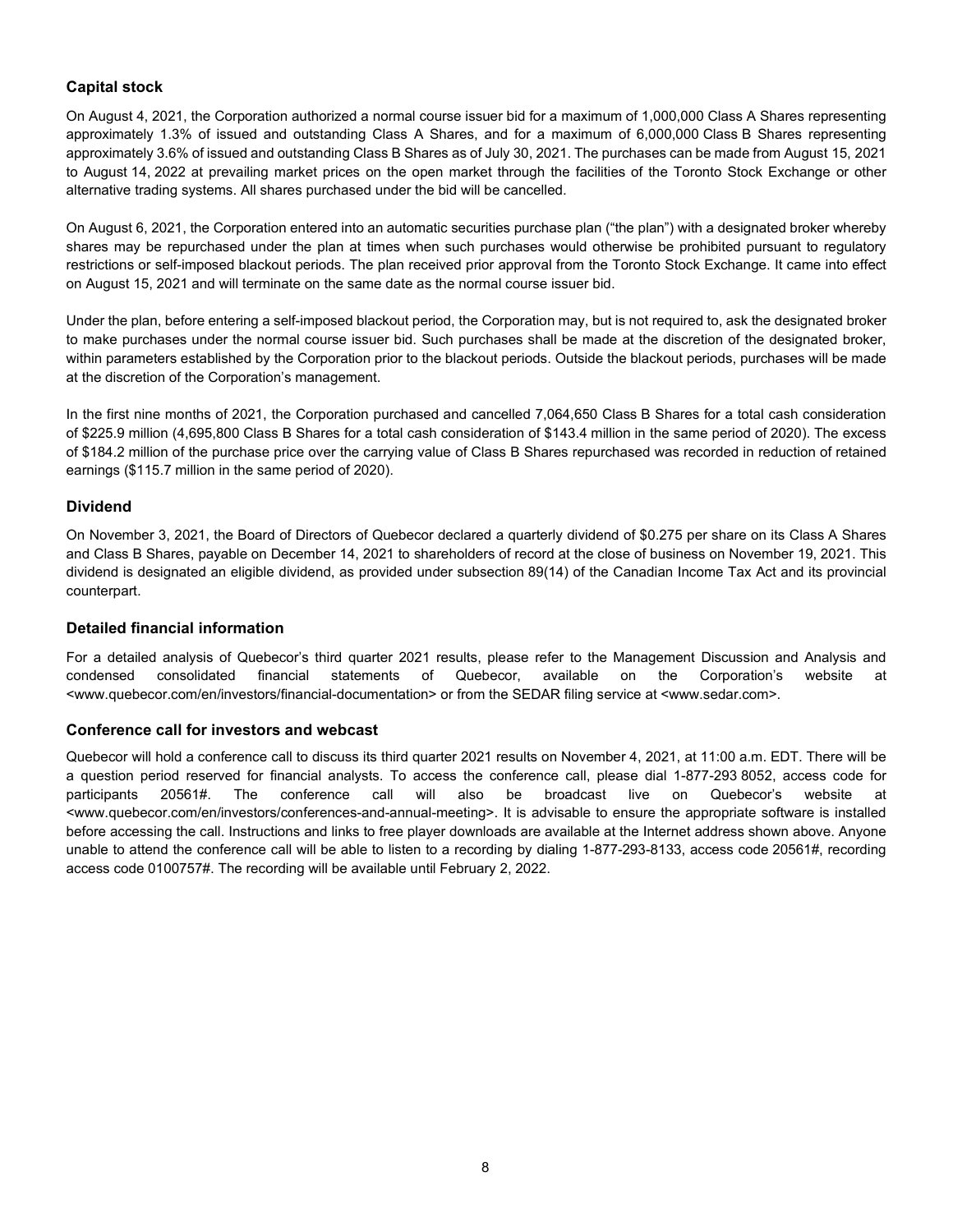#### **Cautionary statement regarding forward-looking statements**

The statements in this press release that are not historical facts are forward-looking statements and are subject to significant known and unknown risks, uncertainties and assumptions that could cause the Corporation's actual results for future periods to differ materially from those set forth in the forward-looking statements. Forward-looking statements may be identified by the use of the conditional or by forward-looking terminology such as the terms "plans," "expects," "may," "anticipates," "intends," "estimates," "projects," "seeks," "believes," or similar terms, variations of such terms or the negative of such terms. Certain factors that may cause actual results to differ from current expectations include seasonality (including seasonal fluctuations in customer orders), operating risk (including fluctuations in demand for Quebecor's products and pricing actions by competitors), new competition, and Quebecor's ability to retain its current customers and attract new ones, risks related to fragmentation of the advertising market, insurance risk, risks associated with capital investments (including risks related to technological development and equipment availability and breakdown), environmental risks, risks associated with cybersecurity and the protection of personal information, risks associated with service interruptions resulting from equipment breakdown, network failure, the threat of natural disaster, epidemics, pandemics or other public health crises, including the COVID-19 pandemic, political instability is some countries, risks associated with emergency measures implemented by various governments, risks associated with labour agreements, credit risk, financial risks, debt risks, risks related to interest rate fluctuations, foreign exchange risks, risks associated with government acts and regulations, risks related to changes in tax legislation, and changes in the general political and economic environment. Investors and others are cautioned that the foregoing list of factors that may affect future results is not exhaustive and that undue reliance should not be placed on any forward-looking statements. For more information on the risks, uncertainties and assumptions that could cause Quebecor's actual results to differ from current expectations, please refer to Quebecor's public filings, available at <www.sedar.com> and <www.quebecor.com>, including, in particular, the "Risks and Uncertainties" section of Quebecor's Management Discussion and Analysis for the year ended December 31, 2020.

The forward-looking statements in this press release reflect Quebecor's expectations as of November 4, 2021 and are subject to change after that date. Quebecor expressly disclaims any obligation or intention to update or revise any forward-looking statements, whether as a result of new information, future events or otherwise, except as required by applicable securities laws.

#### **About Quebecor**

Quebecor, a Canadian leader in telecommunications, entertainment, news media and culture, is one of the best-performing integrated communications companies in the industry. Driven by their determination to deliver the best possible customer experience, all of Quebecor's subsidiaries and brands are differentiated by their high-quality, multiplatform, convergent products and services.

Quebecor (TSX: QBR.A, QBR.B) is headquartered in Québec and employs more than 10,000 people in Canada.

A family business founded in 1950, Quebecor is strongly committed to the community. Every year, it actively supports more than 400 organizations in the vital fields of culture, health, education, the environment, and entrepreneurship.

Visit our website: <www.quebecor.com>

Follow us on Twitter: www.twitter.com/Quebecor

Hugues Simard Chief Financial Officer Quebecor Inc. and Quebecor Media Inc. hugues.simard@quebecor.com 514-380-7414

– 30 –

#### **Source: Information:**

Communications Department Quebecor Inc. and Quebecor Media Inc. medias@Quebecor.com 514-380-4572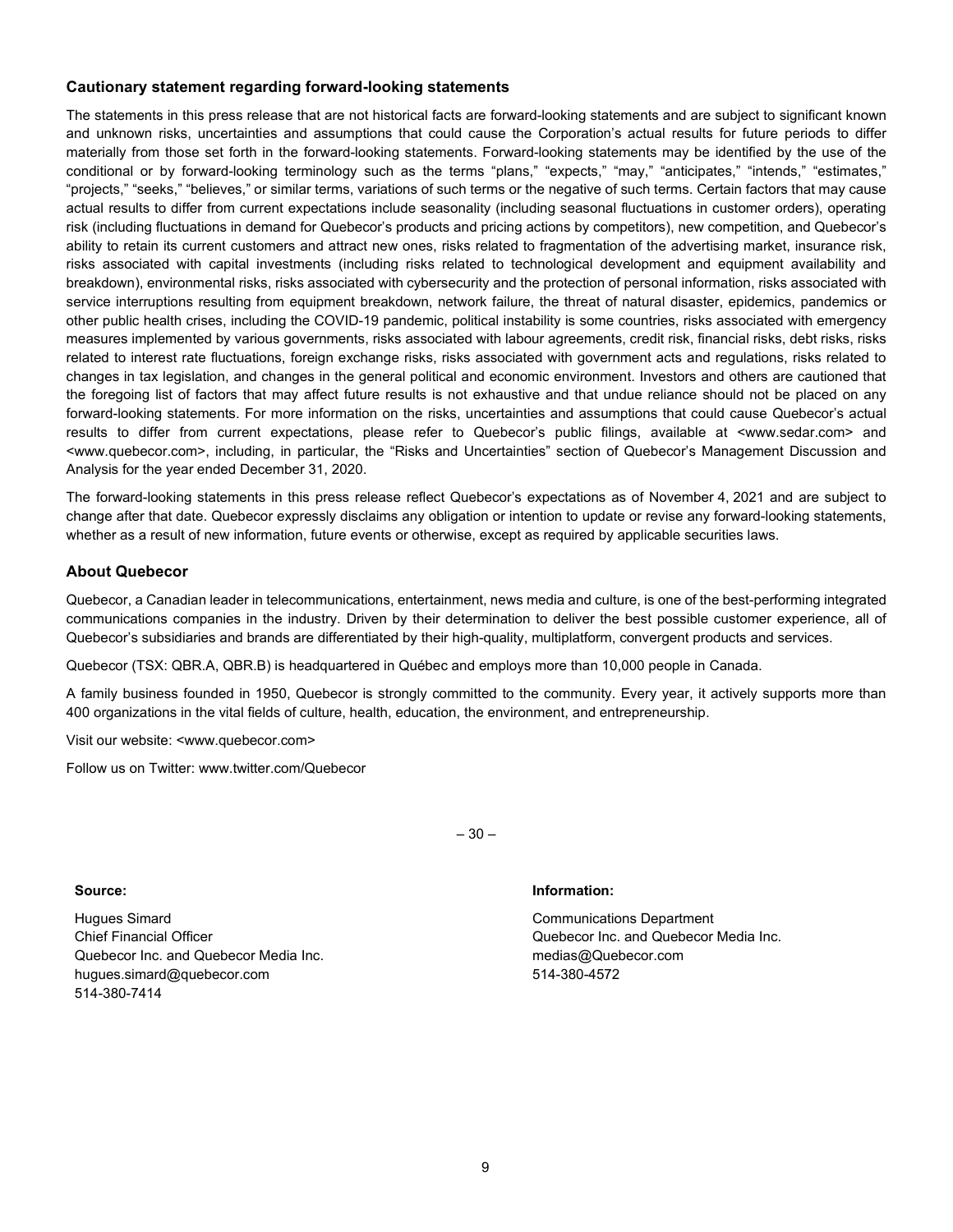## **DEFINITIONS**

#### **Adjusted EBITDA**

In its analysis of operating results, the Corporation defines adjusted EBITDA, as reconciled to net income under IFRS, as net income before depreciation and amortization, financial expenses, gain (loss) on valuation and translation of financial instruments, restructuring of operations and other items, loss on debt refinancing, income tax, and income from discontinued operations. Adjusted EBITDA as defined above is not a measure of results that is consistent with IFRS. It is not intended to be regarded as an alternative to IFRS financial performance measures or to the statement of cash flows as a measure of liquidity. It should not be considered in isolation or as a substitute for measures of performance prepared in accordance with IFRS. The Corporation uses adjusted EBITDA in order to assess the performance of its investment in Quebecor Media. The Corporation's management and Board of Directors use this measure in evaluating its consolidated results as well as the results of the Corporation's operating segments. This measure eliminates the significant level of impairment and depreciation/amortization of tangible and intangible assets and is unaffected by the capital structure or investment activities of the Corporation and its business segments. Adjusted EBITDA is also relevant because it is a component of the Corporation's annual incentive compensation programs. A limitation of this measure, however, is that it does not reflect the periodic costs of tangible and intangible assets used in generating revenues in the Corporation's segments. The Corporation also uses other measures that do reflect such costs, such as cash flows from operations and free cash flows from continuing operating activities. The Corporation's definition of adjusted EBITDA may not be the same as similarly titled measures reported by other companies.

Table 2 provides a reconciliation of adjusted EBITDA to net income as disclosed in Quebecor's condensed consolidated financial statements.

#### **Table 2**

**Reconciliation of the adjusted EBITDA measure used in this press release to the net income measure used in the condensed consolidated financial statements**

(in millions of Canadian dollars)

|                                                       |                   | Three months<br>ended Sept. 30 | Nine months<br>ended Sept. 30 |               |  |  |  |
|-------------------------------------------------------|-------------------|--------------------------------|-------------------------------|---------------|--|--|--|
|                                                       |                   |                                |                               |               |  |  |  |
|                                                       | 2021              | 2020                           | 2021                          | 2020          |  |  |  |
|                                                       |                   |                                |                               |               |  |  |  |
| Adjusted EBITDA (negative adjusted EBITDA):           |                   |                                |                               |               |  |  |  |
| Telecommunications                                    | \$<br>476.8<br>\$ | 483.6                          | \$<br>1,409.2                 | \$<br>1,382.7 |  |  |  |
| Media                                                 | 36.6              | 24.9                           | 54.6                          | 36.6          |  |  |  |
| Sports and Entertainment                              | 11.0              | 7.6                            | 16.2                          | 6.6           |  |  |  |
| <b>Head Office</b>                                    | (4.1)             | (2.7)                          | (5.6)                         | (0.1)         |  |  |  |
|                                                       | 520.3             | 513.4                          | 1,474.4                       | 1,425.8       |  |  |  |
| Depreciation and amortization                         | (194.3)           | (195.9)                        | (586.2)                       | (589.7)       |  |  |  |
| Financial expenses                                    | (83.8)            | (80.1)                         | (253.9)                       | (249.1)       |  |  |  |
| Gain (loss) on valuation and translation of financial |                   |                                |                               |               |  |  |  |
| instruments                                           | 6.0               | (18.6)                         | 7.2                           | 8.9           |  |  |  |
| Restructuring of operations and other items           | (12.4)            | (18.9)                         | 3.7                           | (33.1)        |  |  |  |
| Loss on debt refinancing                              |                   |                                | (80.9)                        |               |  |  |  |
| Income taxes                                          | (56.6)            | (56.4)                         | (140.4)                       | (147.7)       |  |  |  |
| Income from discontinued operations                   |                   |                                |                               | 33.8          |  |  |  |
| Net income                                            | 179.2<br>\$<br>\$ | 143.5                          | 423.9<br>\$                   | \$<br>448.9   |  |  |  |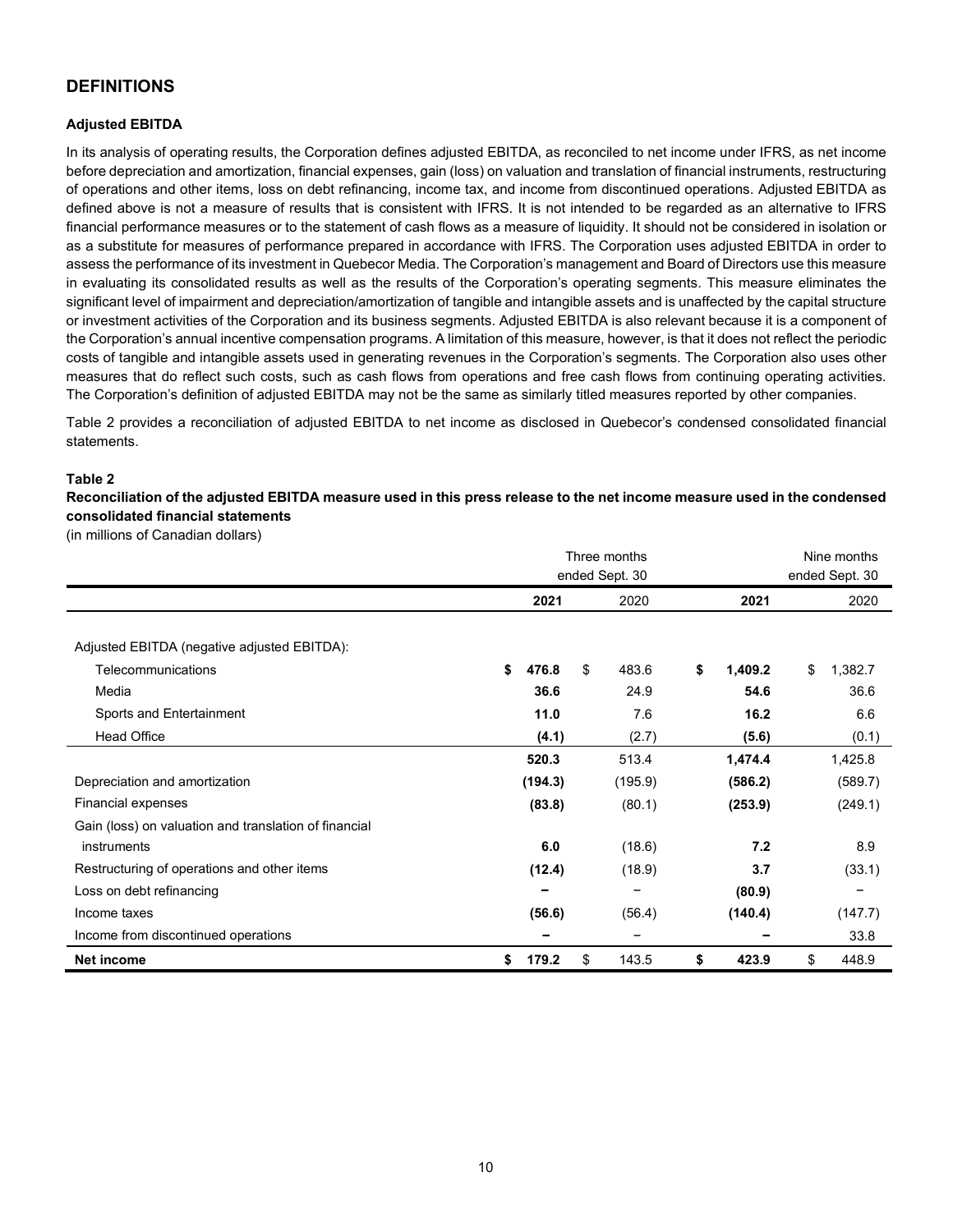### **Adjusted income from continuing operating activities**

The Corporation defines adjusted income from continuing operating activities, as reconciled to net income attributable to shareholders under IFRS, as net income attributable to shareholders before gain (loss) on valuation and translation of financial instruments, restructuring of operations and other items, and loss on debt refinancing, net of income tax related to adjustments and net income attributable to non-controlling interest related to adjustments, and before the income from discontinued operations attributable to shareholders. Adjusted income from continuing operating activities, as defined above, is not a measure of results that is consistent with IFRS. It should not be considered in isolation or as a substitute for measures of performance prepared in accordance with IFRS. The Corporation uses adjusted income from continuing operating activities to analyze trends in the performance of its businesses. The above-listed items are excluded from the calculation of this measure because they impair the comparability of financial results. Adjusted income from continuing operating activities is more representative for forecasting income. The Corporation's definition of adjusted income from continuing operating activities may not be identical to similarly titled measures reported by other companies.

Table 3 provides a reconciliation of adjusted income from continuing operating activities to the net income attributable to shareholders' measure used in Quebecor's condensed consolidated financial statements.

#### **Table 3**

**Reconciliation of the adjusted income from continuing operating activities measure used in this press release to the net income attributable to shareholders' measure used in the condensed consolidated financial statements** 

(in millions of Canadian dollars)

|                                                       |             | Three months<br>ended Sept. 30 |             | Nine months<br>ended Sept. 30 |
|-------------------------------------------------------|-------------|--------------------------------|-------------|-------------------------------|
|                                                       | 2021        | 2020                           | 2021        | 2020                          |
| Adjusted income from continuing operating activities  | \$<br>176.1 | \$<br>173.1                    | \$<br>464.3 | \$<br>429.5                   |
| Gain (loss) on valuation and translation of financial |             |                                |             |                               |
| instruments                                           | 6.0         | (18.6)                         | 7.2         | 8.9                           |
| Restructuring of operations and other items           | (12.4)      | (18.9)                         | 3.7         | (33.1)                        |
| Loss on debt refinancing                              |             | -                              | (80.9)      | -                             |
| Income taxes related to adjustments <sup>1</sup>      | 3.4         | 4.5                            | 23.6        | 7.0                           |
| Net income attributable to non-controlling interest   |             |                                |             |                               |
| related to adjustments                                |             | 0.8                            |             | 1.3                           |
| Discontinued operations                               |             | -                              |             | 33.8                          |
| Net income attributable to shareholders               | \$<br>173.1 | \$<br>140.9                    | 417.9<br>\$ | 447.4<br>\$                   |

<sup>1</sup> Includes impact of fluctuations in income tax applicable to adjusted items, either for statutory reasons or in connection with tax transactions.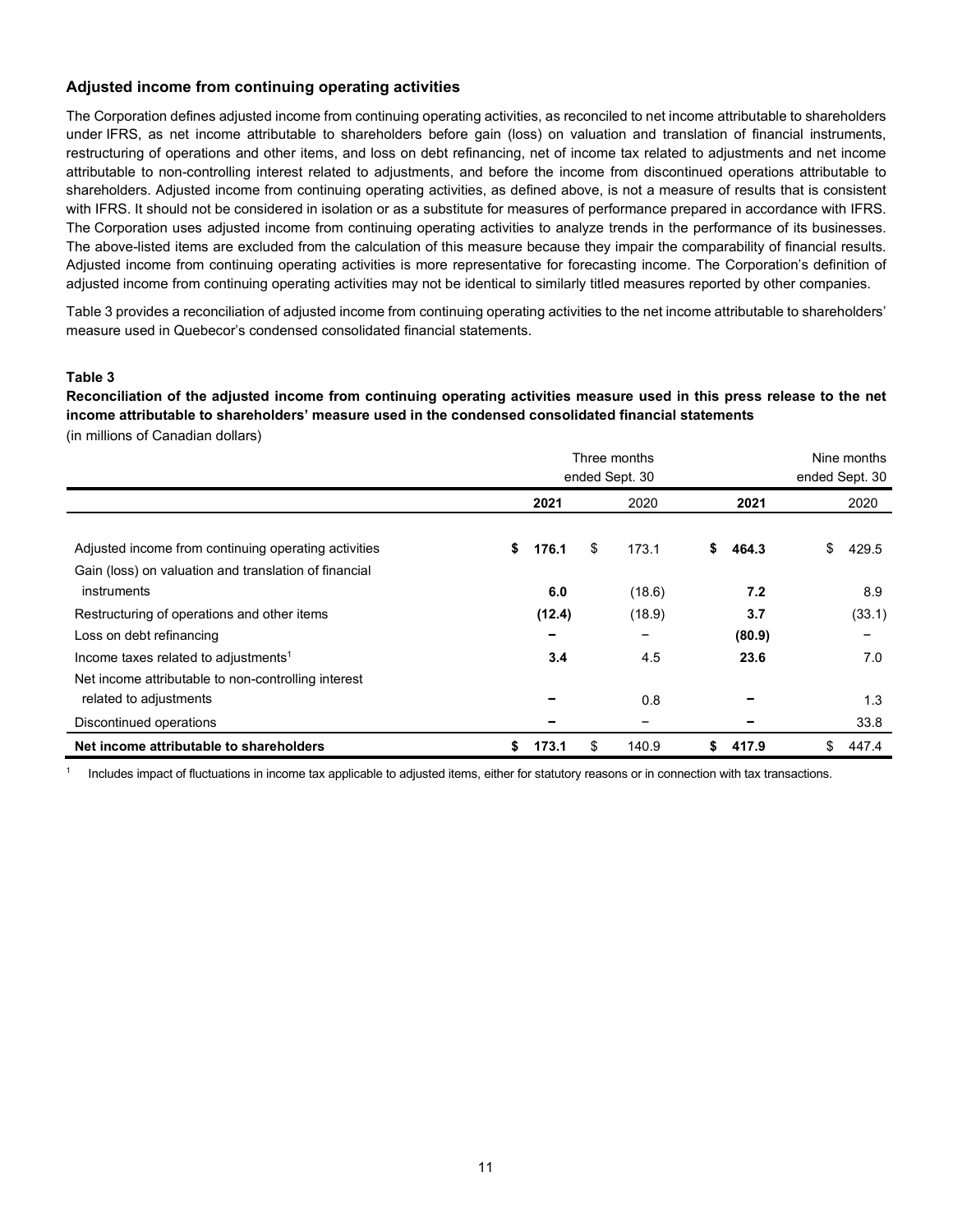#### **Cash flows from operations and free cash flows from continuing operating activities**

#### *Cash flows from operations*

Cash flows from operations represents adjusted EBITDA, less additions to property, plant and equipment and to intangible assets (excluding licence acquisitions and renewals). Cash flows from operations represents funds available for interest and income tax payments, expenditures related to restructuring programs, business acquisitions, licence acquisitions and renewals, payment of dividends, repayment of long-term debt and lease liabilities, and share repurchases. Cash flows from operations is not a measure of liquidity that is consistent with IFRS. It is not intended to be regarded as an alternative to IFRS financial performance measures or to the statement of cash flows as a measure of liquidity. Cash flows from operations is used by the Corporation's management and Board of Directors to evaluate the cash flows generated by the operations of all of its segments, on a consolidated basis, in addition to the operating cash flows generated by each segment. Cash flows from operations is also relevant because it is a component of the Corporation's annual incentive compensation programs. The Corporation's definition of cash flows from operations may not be identical to similarly titled measures reported by other companies.

#### *Free cash flows from continuing operating activities*

Free cash flows from continuing operating activities represents cash flows provided by continuing operating activities calculated in accordance with IFRS, less cash flows used for additions to property, plant and equipment and to intangible assets (excluding expenditures related to licence acquisitions and renewals), plus proceeds from disposal of assets. Free cash flows from continuing operating activities is used by the Corporation's management and Board of Directors to evaluate cash flows generated by the Corporation's operations. Free cash flows from continuing operating activities represents available funds for business acquisitions, licence acquisitions and renewals, payment of dividends, repayment of long-term debt and lease liabilities, and share repurchases. Free cash flows from continuing operating activities is not a measure of liquidity that is consistent with IFRS. It is not intended to be regarded as an alternative to IFRS financial performance measures or to the statement of cash flows as a measure of liquidity. The Corporation's definition of free cash flows from continuing operating activities may not be identical to similarly titled measures reported by other companies.

Tables 4 and 5 provide a reconciliation of cash flows from operations and free cash flows from continuing operating activities to cash flows provided by continuing operating activities reported in the condensed consolidated financial statements.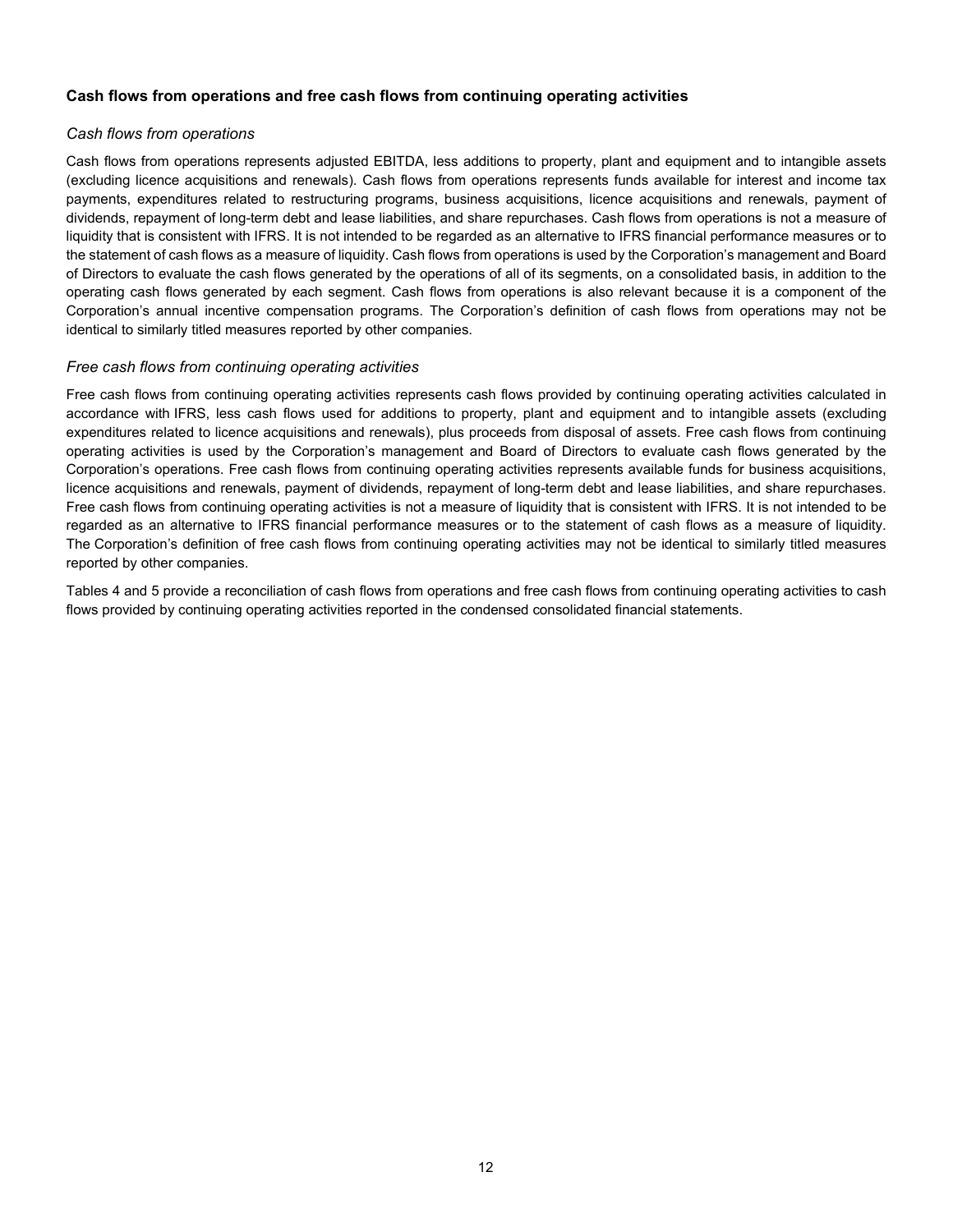### **Table 4 Cash flows from operations**

(in millions of Canadian dollars)

| 2021<br>2020<br>2021<br>Adjusted EBITDA (negative adjusted EBITDA)<br>Telecommunications<br>476.8<br>483.6<br>1,409.2<br>\$<br>\$<br>\$<br>S<br>Media<br>36.6<br>24.9<br>54.6<br>11.0<br>7.6<br>16.2<br>Sports and Entertainment<br><b>Head Office</b><br>(4.1)<br>(2.7)<br>(5.6)<br>513.4<br>1,474.4<br>520.3<br><b>Minus</b><br>Additions to property, plant and equipment: <sup>1</sup><br>Telecommunications<br>(103.5)<br>(115.7)<br>(316.5)<br>Media<br>(3.2)<br>(6.4)<br>(10.6)<br>Sports and Entertainment<br>(0.3)<br>(0.1)<br>(0.4)<br><b>Head Office</b><br>(0.4)<br>(0.8)<br>(1.6)<br>(110.6)<br>(119.8)<br>(329.1)<br>Additions to intangible assets: <sup>2</sup><br>Telecommunications<br>(36.0)<br>(42.0)<br>(112.4)<br>Media<br>(5.9)<br>(4.7)<br>(17.0)<br>Sports and Entertainment<br>(0.7)<br>(0.8)<br>(2.2)<br><b>Head Office</b><br>(1.3)<br>(2.2)<br>(133.8)<br>(43.9)<br>(47.5)<br><b>Cash flows from operations</b><br>337.3<br>Telecommunications<br>325.9<br>980.3<br>Media<br>24.3<br>17.0<br>27.0<br>10.0<br>6.7<br>13.6<br>4.1<br>Sports and Entertainment<br><b>Head Office</b><br>(3.5)<br>(9.4)<br>(5.8)<br>\$<br>365.8<br>\$<br>346.1<br>\$1,011.5<br>\$<br>Three months ended Sept. 30<br>Nine months ended Sept. 30<br><sup>1</sup> Reconciliation to cash flows used for additions to property, plant and<br>equipment as per condensed consolidated financial statements:<br>2021<br>2020<br>2021<br>2020<br>\$(110.6)<br>\$ (329.1)<br>\$ (306.4)<br>\$(119.8)<br>Additions to property, plant and equipment<br>Net variance in current non-cash items related to additions to property,<br>plant and equipment (excluding government credits receivable for<br>(18.3)<br>(8.6)<br>(18.4)<br>major capital projects)<br>(9.8)<br>Cash flows used for additions to property, plant and equipment<br>\$(120.4)<br>\$(138.1)<br>\$ (337.7)<br>\$ (324.8)<br>Three months ended Sept. 30<br>Nine months ended Sept. 30<br><sup>2</sup> Reconciliation to cash flows used for additions to intangible assets<br>as per condensed consolidated financial statements:<br>2021<br>2020<br>2021<br>2020<br>\$ (47.5)<br>\$(133.8)<br>\$ (43.9)<br>\$ (152.2)<br>Additions to intangible assets<br>Net variance in current non-cash items related to additions to intangible<br>assets (excluding government credits receivable for major capital<br>6.5<br>13.2<br>(12.8)<br>(32.9)<br>projects)<br>Cash flows used for licence deposit<br>(166.0)<br>(166.0)<br>÷<br>\$ (203.4)<br>Cash flows used for additions to intangible assets<br>\$ (34.3)<br>\$ (312.6)<br>\$(185.1) |  | Three months ended | Nine months ended<br>Sept. 30 |         |
|--------------------------------------------------------------------------------------------------------------------------------------------------------------------------------------------------------------------------------------------------------------------------------------------------------------------------------------------------------------------------------------------------------------------------------------------------------------------------------------------------------------------------------------------------------------------------------------------------------------------------------------------------------------------------------------------------------------------------------------------------------------------------------------------------------------------------------------------------------------------------------------------------------------------------------------------------------------------------------------------------------------------------------------------------------------------------------------------------------------------------------------------------------------------------------------------------------------------------------------------------------------------------------------------------------------------------------------------------------------------------------------------------------------------------------------------------------------------------------------------------------------------------------------------------------------------------------------------------------------------------------------------------------------------------------------------------------------------------------------------------------------------------------------------------------------------------------------------------------------------------------------------------------------------------------------------------------------------------------------------------------------------------------------------------------------------------------------------------------------------------------------------------------------------------------------------------------------------------------------------------------------------------------------------------------------------------------------------------------------------------------------------------------------------------------------------------------------------------------------------------------------------------------------------------------------------------------------------------------------|--|--------------------|-------------------------------|---------|
|                                                                                                                                                                                                                                                                                                                                                                                                                                                                                                                                                                                                                                                                                                                                                                                                                                                                                                                                                                                                                                                                                                                                                                                                                                                                                                                                                                                                                                                                                                                                                                                                                                                                                                                                                                                                                                                                                                                                                                                                                                                                                                                                                                                                                                                                                                                                                                                                                                                                                                                                                                                                              |  |                    |                               | 2020    |
|                                                                                                                                                                                                                                                                                                                                                                                                                                                                                                                                                                                                                                                                                                                                                                                                                                                                                                                                                                                                                                                                                                                                                                                                                                                                                                                                                                                                                                                                                                                                                                                                                                                                                                                                                                                                                                                                                                                                                                                                                                                                                                                                                                                                                                                                                                                                                                                                                                                                                                                                                                                                              |  |                    |                               |         |
|                                                                                                                                                                                                                                                                                                                                                                                                                                                                                                                                                                                                                                                                                                                                                                                                                                                                                                                                                                                                                                                                                                                                                                                                                                                                                                                                                                                                                                                                                                                                                                                                                                                                                                                                                                                                                                                                                                                                                                                                                                                                                                                                                                                                                                                                                                                                                                                                                                                                                                                                                                                                              |  |                    |                               | 1,382.7 |
|                                                                                                                                                                                                                                                                                                                                                                                                                                                                                                                                                                                                                                                                                                                                                                                                                                                                                                                                                                                                                                                                                                                                                                                                                                                                                                                                                                                                                                                                                                                                                                                                                                                                                                                                                                                                                                                                                                                                                                                                                                                                                                                                                                                                                                                                                                                                                                                                                                                                                                                                                                                                              |  |                    |                               | 36.6    |
|                                                                                                                                                                                                                                                                                                                                                                                                                                                                                                                                                                                                                                                                                                                                                                                                                                                                                                                                                                                                                                                                                                                                                                                                                                                                                                                                                                                                                                                                                                                                                                                                                                                                                                                                                                                                                                                                                                                                                                                                                                                                                                                                                                                                                                                                                                                                                                                                                                                                                                                                                                                                              |  |                    |                               | 6.6     |
|                                                                                                                                                                                                                                                                                                                                                                                                                                                                                                                                                                                                                                                                                                                                                                                                                                                                                                                                                                                                                                                                                                                                                                                                                                                                                                                                                                                                                                                                                                                                                                                                                                                                                                                                                                                                                                                                                                                                                                                                                                                                                                                                                                                                                                                                                                                                                                                                                                                                                                                                                                                                              |  |                    |                               | (0.1)   |
|                                                                                                                                                                                                                                                                                                                                                                                                                                                                                                                                                                                                                                                                                                                                                                                                                                                                                                                                                                                                                                                                                                                                                                                                                                                                                                                                                                                                                                                                                                                                                                                                                                                                                                                                                                                                                                                                                                                                                                                                                                                                                                                                                                                                                                                                                                                                                                                                                                                                                                                                                                                                              |  |                    |                               | 1,425.8 |
|                                                                                                                                                                                                                                                                                                                                                                                                                                                                                                                                                                                                                                                                                                                                                                                                                                                                                                                                                                                                                                                                                                                                                                                                                                                                                                                                                                                                                                                                                                                                                                                                                                                                                                                                                                                                                                                                                                                                                                                                                                                                                                                                                                                                                                                                                                                                                                                                                                                                                                                                                                                                              |  |                    |                               |         |
|                                                                                                                                                                                                                                                                                                                                                                                                                                                                                                                                                                                                                                                                                                                                                                                                                                                                                                                                                                                                                                                                                                                                                                                                                                                                                                                                                                                                                                                                                                                                                                                                                                                                                                                                                                                                                                                                                                                                                                                                                                                                                                                                                                                                                                                                                                                                                                                                                                                                                                                                                                                                              |  |                    |                               |         |
|                                                                                                                                                                                                                                                                                                                                                                                                                                                                                                                                                                                                                                                                                                                                                                                                                                                                                                                                                                                                                                                                                                                                                                                                                                                                                                                                                                                                                                                                                                                                                                                                                                                                                                                                                                                                                                                                                                                                                                                                                                                                                                                                                                                                                                                                                                                                                                                                                                                                                                                                                                                                              |  |                    |                               | (298.2) |
|                                                                                                                                                                                                                                                                                                                                                                                                                                                                                                                                                                                                                                                                                                                                                                                                                                                                                                                                                                                                                                                                                                                                                                                                                                                                                                                                                                                                                                                                                                                                                                                                                                                                                                                                                                                                                                                                                                                                                                                                                                                                                                                                                                                                                                                                                                                                                                                                                                                                                                                                                                                                              |  |                    |                               | (6.7)   |
|                                                                                                                                                                                                                                                                                                                                                                                                                                                                                                                                                                                                                                                                                                                                                                                                                                                                                                                                                                                                                                                                                                                                                                                                                                                                                                                                                                                                                                                                                                                                                                                                                                                                                                                                                                                                                                                                                                                                                                                                                                                                                                                                                                                                                                                                                                                                                                                                                                                                                                                                                                                                              |  |                    |                               | (0.2)   |
|                                                                                                                                                                                                                                                                                                                                                                                                                                                                                                                                                                                                                                                                                                                                                                                                                                                                                                                                                                                                                                                                                                                                                                                                                                                                                                                                                                                                                                                                                                                                                                                                                                                                                                                                                                                                                                                                                                                                                                                                                                                                                                                                                                                                                                                                                                                                                                                                                                                                                                                                                                                                              |  |                    |                               | (1.3)   |
|                                                                                                                                                                                                                                                                                                                                                                                                                                                                                                                                                                                                                                                                                                                                                                                                                                                                                                                                                                                                                                                                                                                                                                                                                                                                                                                                                                                                                                                                                                                                                                                                                                                                                                                                                                                                                                                                                                                                                                                                                                                                                                                                                                                                                                                                                                                                                                                                                                                                                                                                                                                                              |  |                    |                               | (306.4) |
|                                                                                                                                                                                                                                                                                                                                                                                                                                                                                                                                                                                                                                                                                                                                                                                                                                                                                                                                                                                                                                                                                                                                                                                                                                                                                                                                                                                                                                                                                                                                                                                                                                                                                                                                                                                                                                                                                                                                                                                                                                                                                                                                                                                                                                                                                                                                                                                                                                                                                                                                                                                                              |  |                    |                               |         |
|                                                                                                                                                                                                                                                                                                                                                                                                                                                                                                                                                                                                                                                                                                                                                                                                                                                                                                                                                                                                                                                                                                                                                                                                                                                                                                                                                                                                                                                                                                                                                                                                                                                                                                                                                                                                                                                                                                                                                                                                                                                                                                                                                                                                                                                                                                                                                                                                                                                                                                                                                                                                              |  |                    |                               | (133.3) |
|                                                                                                                                                                                                                                                                                                                                                                                                                                                                                                                                                                                                                                                                                                                                                                                                                                                                                                                                                                                                                                                                                                                                                                                                                                                                                                                                                                                                                                                                                                                                                                                                                                                                                                                                                                                                                                                                                                                                                                                                                                                                                                                                                                                                                                                                                                                                                                                                                                                                                                                                                                                                              |  |                    |                               | (16.5)  |
|                                                                                                                                                                                                                                                                                                                                                                                                                                                                                                                                                                                                                                                                                                                                                                                                                                                                                                                                                                                                                                                                                                                                                                                                                                                                                                                                                                                                                                                                                                                                                                                                                                                                                                                                                                                                                                                                                                                                                                                                                                                                                                                                                                                                                                                                                                                                                                                                                                                                                                                                                                                                              |  |                    |                               | (2.3)   |
|                                                                                                                                                                                                                                                                                                                                                                                                                                                                                                                                                                                                                                                                                                                                                                                                                                                                                                                                                                                                                                                                                                                                                                                                                                                                                                                                                                                                                                                                                                                                                                                                                                                                                                                                                                                                                                                                                                                                                                                                                                                                                                                                                                                                                                                                                                                                                                                                                                                                                                                                                                                                              |  |                    |                               | (0.1)   |
|                                                                                                                                                                                                                                                                                                                                                                                                                                                                                                                                                                                                                                                                                                                                                                                                                                                                                                                                                                                                                                                                                                                                                                                                                                                                                                                                                                                                                                                                                                                                                                                                                                                                                                                                                                                                                                                                                                                                                                                                                                                                                                                                                                                                                                                                                                                                                                                                                                                                                                                                                                                                              |  |                    |                               | (152.2) |
|                                                                                                                                                                                                                                                                                                                                                                                                                                                                                                                                                                                                                                                                                                                                                                                                                                                                                                                                                                                                                                                                                                                                                                                                                                                                                                                                                                                                                                                                                                                                                                                                                                                                                                                                                                                                                                                                                                                                                                                                                                                                                                                                                                                                                                                                                                                                                                                                                                                                                                                                                                                                              |  |                    |                               |         |
|                                                                                                                                                                                                                                                                                                                                                                                                                                                                                                                                                                                                                                                                                                                                                                                                                                                                                                                                                                                                                                                                                                                                                                                                                                                                                                                                                                                                                                                                                                                                                                                                                                                                                                                                                                                                                                                                                                                                                                                                                                                                                                                                                                                                                                                                                                                                                                                                                                                                                                                                                                                                              |  |                    |                               | 951.2   |
|                                                                                                                                                                                                                                                                                                                                                                                                                                                                                                                                                                                                                                                                                                                                                                                                                                                                                                                                                                                                                                                                                                                                                                                                                                                                                                                                                                                                                                                                                                                                                                                                                                                                                                                                                                                                                                                                                                                                                                                                                                                                                                                                                                                                                                                                                                                                                                                                                                                                                                                                                                                                              |  |                    |                               | 13.4    |
|                                                                                                                                                                                                                                                                                                                                                                                                                                                                                                                                                                                                                                                                                                                                                                                                                                                                                                                                                                                                                                                                                                                                                                                                                                                                                                                                                                                                                                                                                                                                                                                                                                                                                                                                                                                                                                                                                                                                                                                                                                                                                                                                                                                                                                                                                                                                                                                                                                                                                                                                                                                                              |  |                    |                               |         |
|                                                                                                                                                                                                                                                                                                                                                                                                                                                                                                                                                                                                                                                                                                                                                                                                                                                                                                                                                                                                                                                                                                                                                                                                                                                                                                                                                                                                                                                                                                                                                                                                                                                                                                                                                                                                                                                                                                                                                                                                                                                                                                                                                                                                                                                                                                                                                                                                                                                                                                                                                                                                              |  |                    |                               | (1.5)   |
|                                                                                                                                                                                                                                                                                                                                                                                                                                                                                                                                                                                                                                                                                                                                                                                                                                                                                                                                                                                                                                                                                                                                                                                                                                                                                                                                                                                                                                                                                                                                                                                                                                                                                                                                                                                                                                                                                                                                                                                                                                                                                                                                                                                                                                                                                                                                                                                                                                                                                                                                                                                                              |  |                    |                               | 967.2   |
|                                                                                                                                                                                                                                                                                                                                                                                                                                                                                                                                                                                                                                                                                                                                                                                                                                                                                                                                                                                                                                                                                                                                                                                                                                                                                                                                                                                                                                                                                                                                                                                                                                                                                                                                                                                                                                                                                                                                                                                                                                                                                                                                                                                                                                                                                                                                                                                                                                                                                                                                                                                                              |  |                    |                               |         |
|                                                                                                                                                                                                                                                                                                                                                                                                                                                                                                                                                                                                                                                                                                                                                                                                                                                                                                                                                                                                                                                                                                                                                                                                                                                                                                                                                                                                                                                                                                                                                                                                                                                                                                                                                                                                                                                                                                                                                                                                                                                                                                                                                                                                                                                                                                                                                                                                                                                                                                                                                                                                              |  |                    |                               |         |
|                                                                                                                                                                                                                                                                                                                                                                                                                                                                                                                                                                                                                                                                                                                                                                                                                                                                                                                                                                                                                                                                                                                                                                                                                                                                                                                                                                                                                                                                                                                                                                                                                                                                                                                                                                                                                                                                                                                                                                                                                                                                                                                                                                                                                                                                                                                                                                                                                                                                                                                                                                                                              |  |                    |                               |         |
|                                                                                                                                                                                                                                                                                                                                                                                                                                                                                                                                                                                                                                                                                                                                                                                                                                                                                                                                                                                                                                                                                                                                                                                                                                                                                                                                                                                                                                                                                                                                                                                                                                                                                                                                                                                                                                                                                                                                                                                                                                                                                                                                                                                                                                                                                                                                                                                                                                                                                                                                                                                                              |  |                    |                               |         |
|                                                                                                                                                                                                                                                                                                                                                                                                                                                                                                                                                                                                                                                                                                                                                                                                                                                                                                                                                                                                                                                                                                                                                                                                                                                                                                                                                                                                                                                                                                                                                                                                                                                                                                                                                                                                                                                                                                                                                                                                                                                                                                                                                                                                                                                                                                                                                                                                                                                                                                                                                                                                              |  |                    |                               |         |
|                                                                                                                                                                                                                                                                                                                                                                                                                                                                                                                                                                                                                                                                                                                                                                                                                                                                                                                                                                                                                                                                                                                                                                                                                                                                                                                                                                                                                                                                                                                                                                                                                                                                                                                                                                                                                                                                                                                                                                                                                                                                                                                                                                                                                                                                                                                                                                                                                                                                                                                                                                                                              |  |                    |                               |         |
|                                                                                                                                                                                                                                                                                                                                                                                                                                                                                                                                                                                                                                                                                                                                                                                                                                                                                                                                                                                                                                                                                                                                                                                                                                                                                                                                                                                                                                                                                                                                                                                                                                                                                                                                                                                                                                                                                                                                                                                                                                                                                                                                                                                                                                                                                                                                                                                                                                                                                                                                                                                                              |  |                    |                               |         |
|                                                                                                                                                                                                                                                                                                                                                                                                                                                                                                                                                                                                                                                                                                                                                                                                                                                                                                                                                                                                                                                                                                                                                                                                                                                                                                                                                                                                                                                                                                                                                                                                                                                                                                                                                                                                                                                                                                                                                                                                                                                                                                                                                                                                                                                                                                                                                                                                                                                                                                                                                                                                              |  |                    |                               |         |
|                                                                                                                                                                                                                                                                                                                                                                                                                                                                                                                                                                                                                                                                                                                                                                                                                                                                                                                                                                                                                                                                                                                                                                                                                                                                                                                                                                                                                                                                                                                                                                                                                                                                                                                                                                                                                                                                                                                                                                                                                                                                                                                                                                                                                                                                                                                                                                                                                                                                                                                                                                                                              |  |                    |                               |         |
|                                                                                                                                                                                                                                                                                                                                                                                                                                                                                                                                                                                                                                                                                                                                                                                                                                                                                                                                                                                                                                                                                                                                                                                                                                                                                                                                                                                                                                                                                                                                                                                                                                                                                                                                                                                                                                                                                                                                                                                                                                                                                                                                                                                                                                                                                                                                                                                                                                                                                                                                                                                                              |  |                    |                               |         |
|                                                                                                                                                                                                                                                                                                                                                                                                                                                                                                                                                                                                                                                                                                                                                                                                                                                                                                                                                                                                                                                                                                                                                                                                                                                                                                                                                                                                                                                                                                                                                                                                                                                                                                                                                                                                                                                                                                                                                                                                                                                                                                                                                                                                                                                                                                                                                                                                                                                                                                                                                                                                              |  |                    |                               |         |
|                                                                                                                                                                                                                                                                                                                                                                                                                                                                                                                                                                                                                                                                                                                                                                                                                                                                                                                                                                                                                                                                                                                                                                                                                                                                                                                                                                                                                                                                                                                                                                                                                                                                                                                                                                                                                                                                                                                                                                                                                                                                                                                                                                                                                                                                                                                                                                                                                                                                                                                                                                                                              |  |                    |                               |         |
|                                                                                                                                                                                                                                                                                                                                                                                                                                                                                                                                                                                                                                                                                                                                                                                                                                                                                                                                                                                                                                                                                                                                                                                                                                                                                                                                                                                                                                                                                                                                                                                                                                                                                                                                                                                                                                                                                                                                                                                                                                                                                                                                                                                                                                                                                                                                                                                                                                                                                                                                                                                                              |  |                    |                               |         |
|                                                                                                                                                                                                                                                                                                                                                                                                                                                                                                                                                                                                                                                                                                                                                                                                                                                                                                                                                                                                                                                                                                                                                                                                                                                                                                                                                                                                                                                                                                                                                                                                                                                                                                                                                                                                                                                                                                                                                                                                                                                                                                                                                                                                                                                                                                                                                                                                                                                                                                                                                                                                              |  |                    |                               |         |
|                                                                                                                                                                                                                                                                                                                                                                                                                                                                                                                                                                                                                                                                                                                                                                                                                                                                                                                                                                                                                                                                                                                                                                                                                                                                                                                                                                                                                                                                                                                                                                                                                                                                                                                                                                                                                                                                                                                                                                                                                                                                                                                                                                                                                                                                                                                                                                                                                                                                                                                                                                                                              |  |                    |                               |         |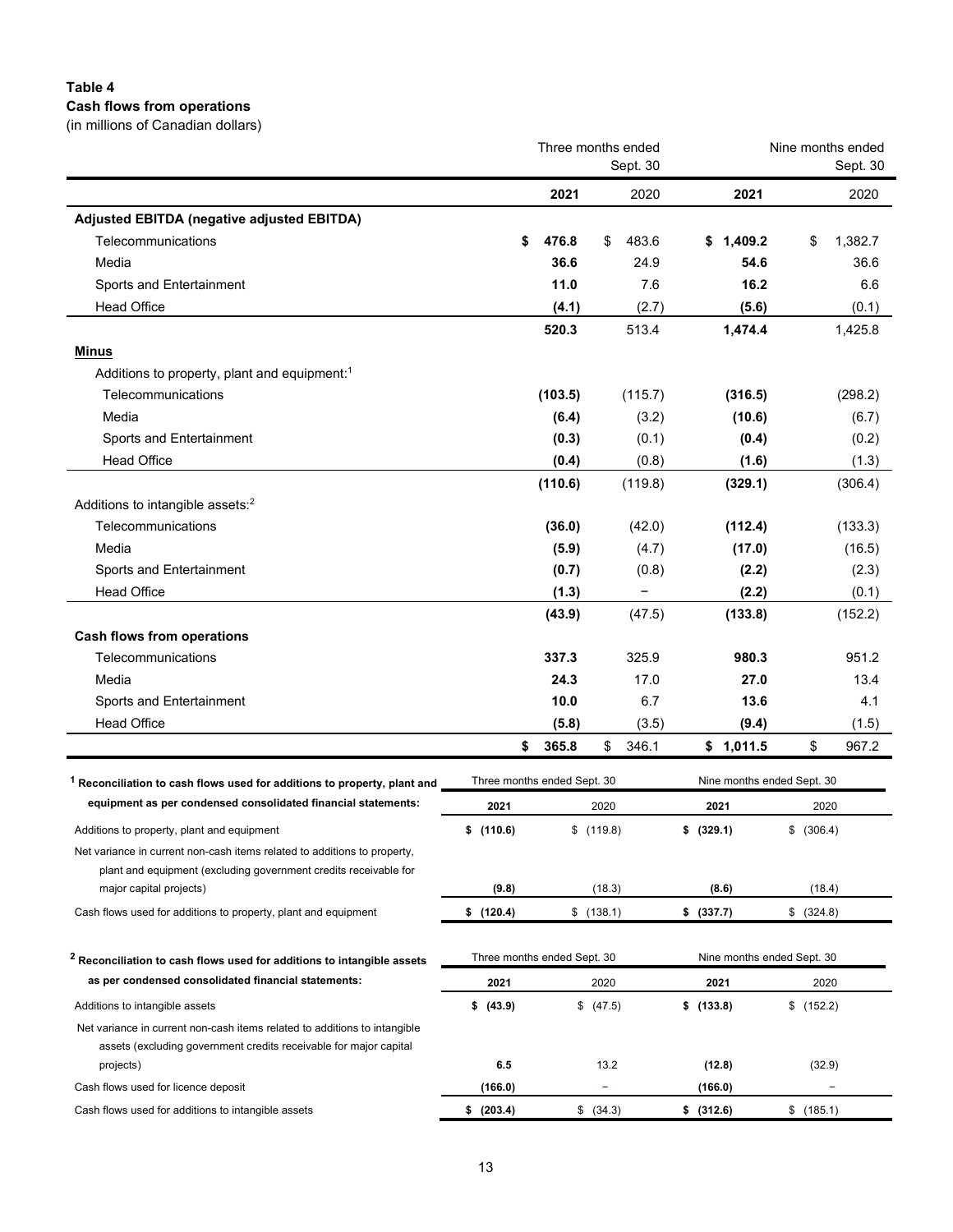#### **Table 5**

**Free cash flows from continuing operating activities and cash flows provided by continuing operating activities reported in the condensed consolidated financial statements**

(in millions of Canadian dollars)

|                                                     |         | Three months ended<br>Nine months ended<br>Sept. 30<br>Sept. 30 |             |             |  |
|-----------------------------------------------------|---------|-----------------------------------------------------------------|-------------|-------------|--|
|                                                     | 2021    | 2020                                                            | 2021        | 2020        |  |
| Cash flows from operations from Table 4             | \$365.8 | 346.1<br>\$                                                     | \$1,011.5   | \$<br>967.2 |  |
| Plus (minus)                                        |         |                                                                 |             |             |  |
| Cash portion of financial expenses                  | (82.0)  | (78.1)                                                          | (247.7)     | (243.0)     |  |
| Cash portion related to restructuring of operations |         |                                                                 |             |             |  |
| and other items                                     | (12.4)  | (11.8)                                                          | (14.5)      | (26.2)      |  |
| Current income taxes                                | (63.5)  | (60.7)                                                          | (191.3)     | (181.0)     |  |
| Other                                               | 3.5     | 1.3                                                             | 5.9         | 3.9         |  |
| Net change in non-cash balances related to          |         |                                                                 |             |             |  |
| operating activities                                | 5.4     | (23.3)                                                          | (161.1)     | 78.6        |  |
| Net change in current non-cash items related to     |         |                                                                 |             |             |  |
| additions to property, plant and equipment          |         |                                                                 |             |             |  |
| (excluding government credits receivable for        |         |                                                                 |             |             |  |
| major capital projects)                             | (9.8)   | (18.3)                                                          | (8.6)       | (18.4)      |  |
| Net change in current non-cash items related to     |         |                                                                 |             |             |  |
| additions to intangible assets (excluding           |         |                                                                 |             |             |  |
| government credits receivable for major capital     |         |                                                                 |             |             |  |
| projects)                                           | 6.5     | 13.2                                                            | (12.8)      | (32.9)      |  |
| Free cash flows from continuing operating           |         |                                                                 |             |             |  |
| activities                                          | 213.5   | 168.4                                                           | 381.4       | 548.2       |  |
| Plus (minus)                                        |         |                                                                 |             |             |  |
| Cash flows used for additions to property, plant    |         |                                                                 |             |             |  |
| and equipment                                       | 120.4   | 138.1                                                           | 337.7       | 324.8       |  |
| Cash flows used for additions to intangible assets  |         |                                                                 |             |             |  |
| (excluding expenditures related to licence          |         |                                                                 |             |             |  |
| acquisitions and renewals)                          | 37.4    | 34.3                                                            | 146.6       | 185.1       |  |
| Proceeds from disposal of assets                    | (3.1)   | (1.4)                                                           | (6.2)       | (3.6)       |  |
| Cash flows provided by continuing operating         |         |                                                                 |             |             |  |
| activities                                          | \$368.2 | 339.4<br>\$                                                     | 859.5<br>\$ | \$1,054.5   |  |

#### **Consolidated net debt leverage ratio**

The consolidated net debt leverage ratio represents consolidated net debt, excluding convertible debentures, divided by the trailing 12-month adjusted EBITDA. Consolidated net debt, excluding convertible debentures, represents total long-term debt plus bank indebtedness, lease liabilities, the current portion of lease liabilities and liabilities related to derivative financial instruments, less assets related to derivative financial instruments and cash and cash equivalents. The consolidated net debt leverage ratio serves to evaluate the Corporation's financial leverage and is used by management and the Board of Directors in its decisions on the Corporation's capital structure, including its financing strategy, and in managing debt maturity risks. The consolidated net debt leverage ratio excludes convertible debentures because, subject to certain conditions, those debentures can be repurchased at the Corporation's discretion by issuing Quebecor Class B Shares. Consolidated net debt leverage ratio is not a measure established in accordance with IFRS. It is not intended to be used as an alternative to IFRS measures or the balance sheet to evaluate its financial position. The Corporation's definition of consolidated net debt leverage ratio may not be identical to similarly titled measures reported by other companies.

Table 6 provides the calculation of consolidated net debt leverage ratio and the reconciliation to balance sheet items reported in Quebecor's condensed consolidated financial statements.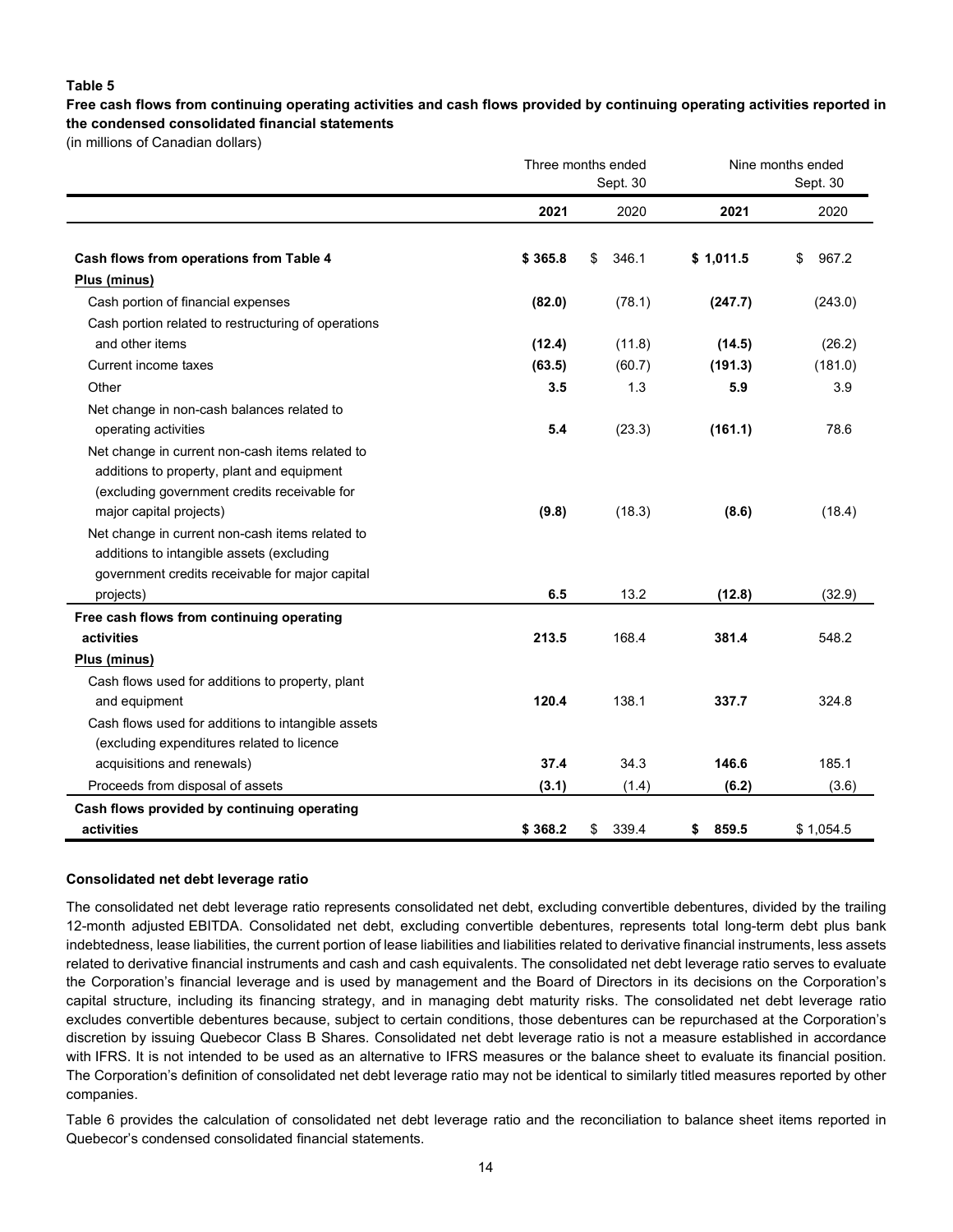#### **Table 6 Consolidated net debt leverage ratio** (in millions of Canadian dollars)

|                                                         | Sept. 30,<br>2021 | Dec. 31,<br>2020 |
|---------------------------------------------------------|-------------------|------------------|
|                                                         |                   |                  |
| Total long-term debt <sup>1</sup>                       | \$<br>6,284.7     | \$<br>5,786.4    |
| Plus (minus)                                            |                   |                  |
| Lease liabilities                                       | 145.2             | 139.0            |
| Current portion of lease liabilities                    | 36.4              | 34.3             |
| <b>Bank indebtedness</b>                                | 5.6               | 1.7              |
| Assets related to derivative financial instruments      | (406.3)           | (625.5)          |
| Liabilities related to derivative financial instruments | 16.7              | 28.4             |
| Cash and cash equivalents                               | (480.7)           | (136.7)          |
| Consolidated net debt excluding convertible debentures  | 5,601.6           | 5,227.6          |
| Divided by:                                             |                   |                  |
| Trailing 12-month adjusted EBITDA                       | \$<br>2,001.2     | \$<br>1,952.6    |
| Consolidated net debt leverage ratio                    | 2.80x             | 2.68x            |

<sup>1</sup> Excluding changes in the fair value of long-term debt related to hedged interest rate risk and financing costs.

### **KEY PERFORMANCE INDICATOR**

#### **Revenue-generating unit**

The Corporation uses RGU, an industry metric, as a key performance indicator. An RGU represents, as the case may be, subscriptions to the Internet access, television and over-the-top video services, and subscriber connections to the mobile and wireline telephony services. RGU is not a measurement that is consistent with IFRS and the Corporation's definition and calculation of RGU may not be the same as identically titled measurements reported by other companies or published by public authorities.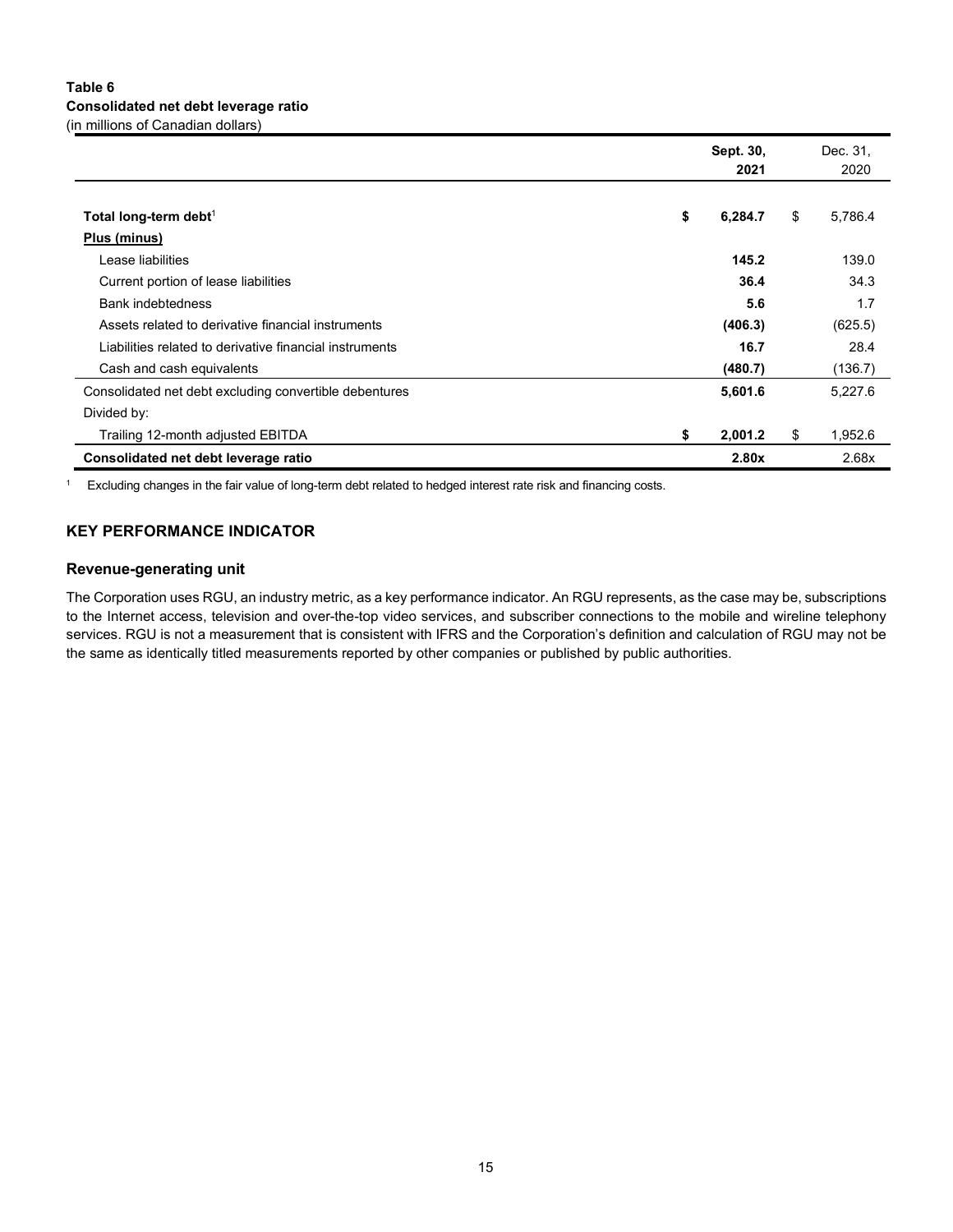# **QUEBECOR INC.**

## **CONSOLIDATED STATEMENTS OF INCOME**

| (in millions of Canadian dollars, except for earnings per share data)<br>(unaudited)                                                                                                                                                                           | Three months ended<br>September 30 |                                                  |    |                                                 |    | Nine months ended<br>September 30                            |    |                                                     |  |  |
|----------------------------------------------------------------------------------------------------------------------------------------------------------------------------------------------------------------------------------------------------------------|------------------------------------|--------------------------------------------------|----|-------------------------------------------------|----|--------------------------------------------------------------|----|-----------------------------------------------------|--|--|
|                                                                                                                                                                                                                                                                |                                    | 2021                                             |    | 2020                                            |    | 2021                                                         |    | 2020                                                |  |  |
| <b>Revenues</b>                                                                                                                                                                                                                                                | \$                                 | 1,148.2                                          | \$ | 1.111.7                                         | \$ | 3,370.5                                                      | \$ | 3,171.0                                             |  |  |
| Employee costs<br>Purchase of goods and services<br>Depreciation and amortization<br><b>Financial expenses</b><br>(Gain) loss on valuation and translation of financial instruments<br>Restructuring of operations and other items<br>Loss on debt refinancing |                                    | 172.1<br>455.8<br>194.3<br>83.8<br>(6.0)<br>12.4 |    | 156.5<br>441.8<br>195.9<br>80.1<br>18.6<br>18.9 |    | 518.0<br>1,378.1<br>586.2<br>253.9<br>(7.2)<br>(3.7)<br>80.9 |    | 471.2<br>1,274.0<br>589.7<br>249.1<br>(8.9)<br>33.1 |  |  |
| Income before income taxes<br>Income taxes (recovery):<br>Current<br>Deferred                                                                                                                                                                                  |                                    | 235.8<br>63.5<br>(6.9)<br>56.6                   |    | 199.9<br>60.7<br>(4.3)<br>56.4                  |    | 564.3<br>191.3<br>(50.9)<br>140.4                            |    | 562.8<br>181.0<br>(33.3)<br>147.7                   |  |  |
| Income from continuing operations<br>Income from discontinued operations                                                                                                                                                                                       |                                    | 179.2                                            |    | 143.5                                           |    | 423.9                                                        |    | 415.1<br>33.8                                       |  |  |
| Net income                                                                                                                                                                                                                                                     | \$                                 | 179.2                                            | \$ | 143.5                                           | \$ | 423.9                                                        | \$ | 448.9                                               |  |  |
| Income from continuing operations attributable to<br>Shareholders<br>Non-controlling interests                                                                                                                                                                 | \$                                 | 173.1<br>6.1                                     | \$ | 140.9<br>2.6                                    | \$ | 417.9<br>6.0                                                 | \$ | 413.6<br>1.5                                        |  |  |
| Net income attributable to<br>Shareholders<br>Non-controlling interests                                                                                                                                                                                        | \$                                 | 173.1<br>6.1                                     | \$ | 140.9<br>2.6                                    | \$ | 417.9<br>6.0                                                 | \$ | 447.4<br>1.5                                        |  |  |
| Earnings per share attributable to shareholders<br>Basic:<br>From continuing operations<br>From discontinued operations<br>Net income<br>Diluted:                                                                                                              | \$                                 | 0.71<br>0.71                                     | \$ | 0.56<br>0.56                                    | \$ | 1.71<br>1.71                                                 | \$ | 1.64<br>0.13<br>1.77                                |  |  |
| From continuing operations<br>From discontinued operations<br>Net income                                                                                                                                                                                       |                                    | 0.68<br>0.68                                     |    | 0.56<br>0.56                                    |    | 1.66<br>1.66                                                 |    | 1.58<br>0.13<br>1.71                                |  |  |
| Weighted average number of shares outstanding (in millions)<br>Weighted average number of diluted shares (in millions)                                                                                                                                         |                                    | 242.7<br>247.5                                   |    | 250.5<br>250.7                                  |    | 244.8<br>249.6                                               |    | 252.4<br>258.2                                      |  |  |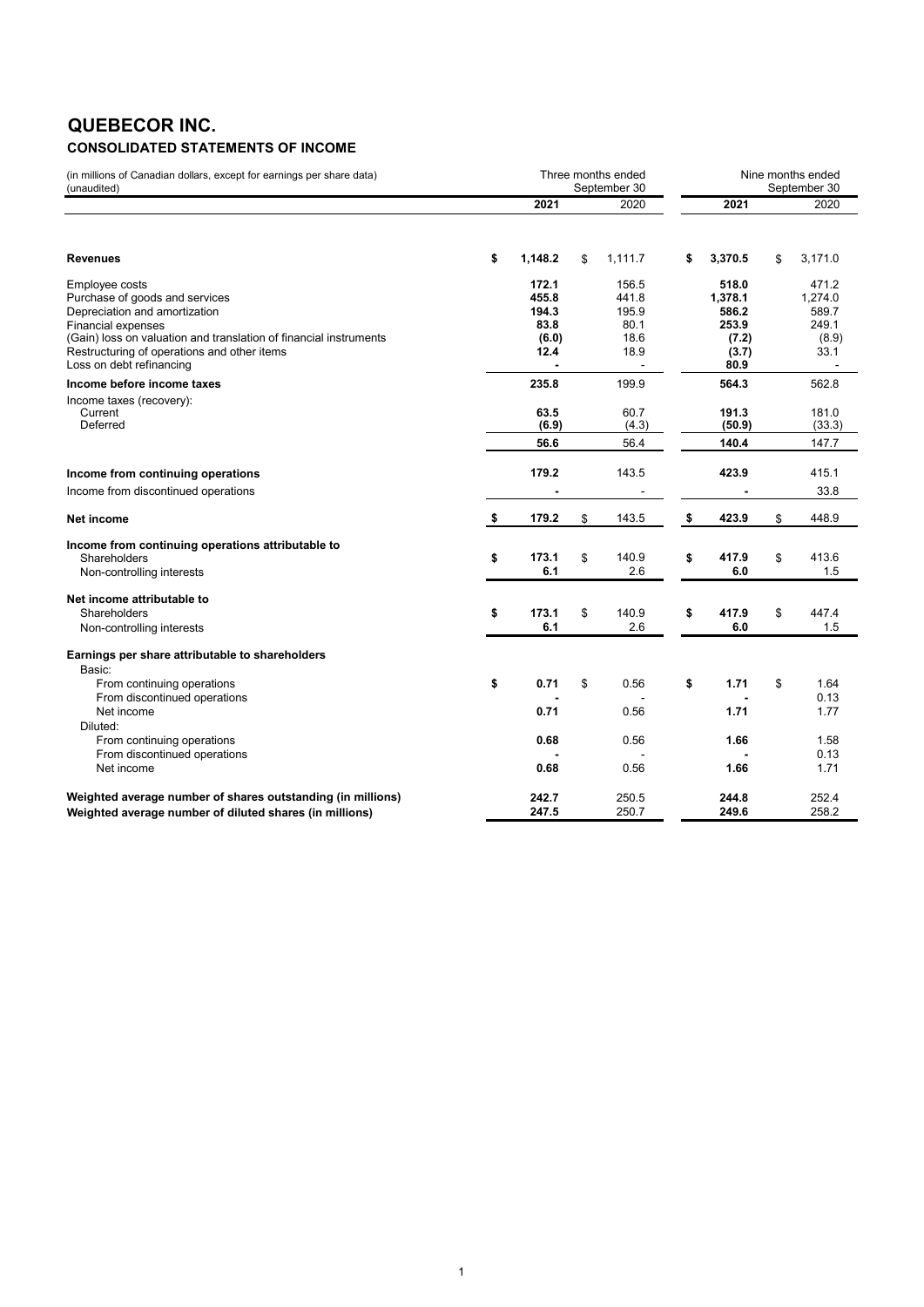# **QUEBECOR INC.**

### **CONSOLIDATED STATEMENTS OF COMPREHENSIVE INCOME**

| (in millions of Canadian dollars)<br>(unaudited)                                                           |                    | Three months ended<br>September 30 |                     |     | Nine months ended<br>September 30 |
|------------------------------------------------------------------------------------------------------------|--------------------|------------------------------------|---------------------|-----|-----------------------------------|
|                                                                                                            | 2021               | 2020                               | 2021                |     | 2020                              |
| Income from continuing operations                                                                          | \$<br>179.2        | \$<br>143.5                        | \$<br>423.9         | \$  | 415.1                             |
| Other comprehensive income (loss) from continuing operations:                                              |                    |                                    |                     |     |                                   |
| Items that may be reclassified to income:                                                                  |                    |                                    |                     |     |                                   |
| Cash flow hedges:<br>Gain (loss) on valuation of derivative financial instruments<br>Deferred income taxes | 15.7<br>(3.8)      | (25.0)<br>6.1                      | 11.5<br>1.0         |     | 18.9<br>(2.5)                     |
| Items that will not be reclassified to income:                                                             |                    |                                    |                     |     |                                   |
| Defined benefit plans:<br>Re-measurement gain (loss)<br>Deferred income taxes                              | 27.5<br>(7.3)      | (25.0)<br>6.6                      | 202.0<br>(53.7)     |     | (87.0)<br>22.6                    |
| Equity investment:<br>Gain on revaluation of an equity investment<br>Deferred income taxes                 | 2.4<br>(0.3)       |                                    | 2.4<br>(0.3)        |     |                                   |
| Reclassification to income:                                                                                |                    |                                    |                     |     |                                   |
| Gain related to cash flow hedges<br>Deferred income taxes                                                  |                    |                                    | (1.0)<br>0.6        |     |                                   |
|                                                                                                            | 34.2               | (37.3)                             | 162.5               |     | (48.0)                            |
| Comprehensive income from continuing operations                                                            | 213.4              | 106.2                              | 586.4               |     | 367.1                             |
| Income from discontinued operations                                                                        |                    |                                    |                     |     | 33.8                              |
| <b>Comprehensive income</b>                                                                                | \$<br>213.4        | \$<br>106.2                        | \$<br>586.4         | \$. | 400.9                             |
| Comprehensive income (loss) from continuing operations<br>attributable to                                  |                    |                                    |                     |     |                                   |
| Shareholders                                                                                               | \$<br>205.4        | \$<br>104.8                        | \$<br>570.1         | \$  | 370.3                             |
| Non-controlling interests                                                                                  | 8.0                | 1.4                                | 16.3                |     | (3.2)                             |
| Comprehensive income (loss) attributable to                                                                |                    |                                    |                     |     |                                   |
| Shareholders<br>Non-controlling interests                                                                  | \$<br>205.4<br>8.0 | \$<br>104.8<br>1.4                 | \$<br>570.1<br>16.3 | \$  | 404.1<br>(3.2)                    |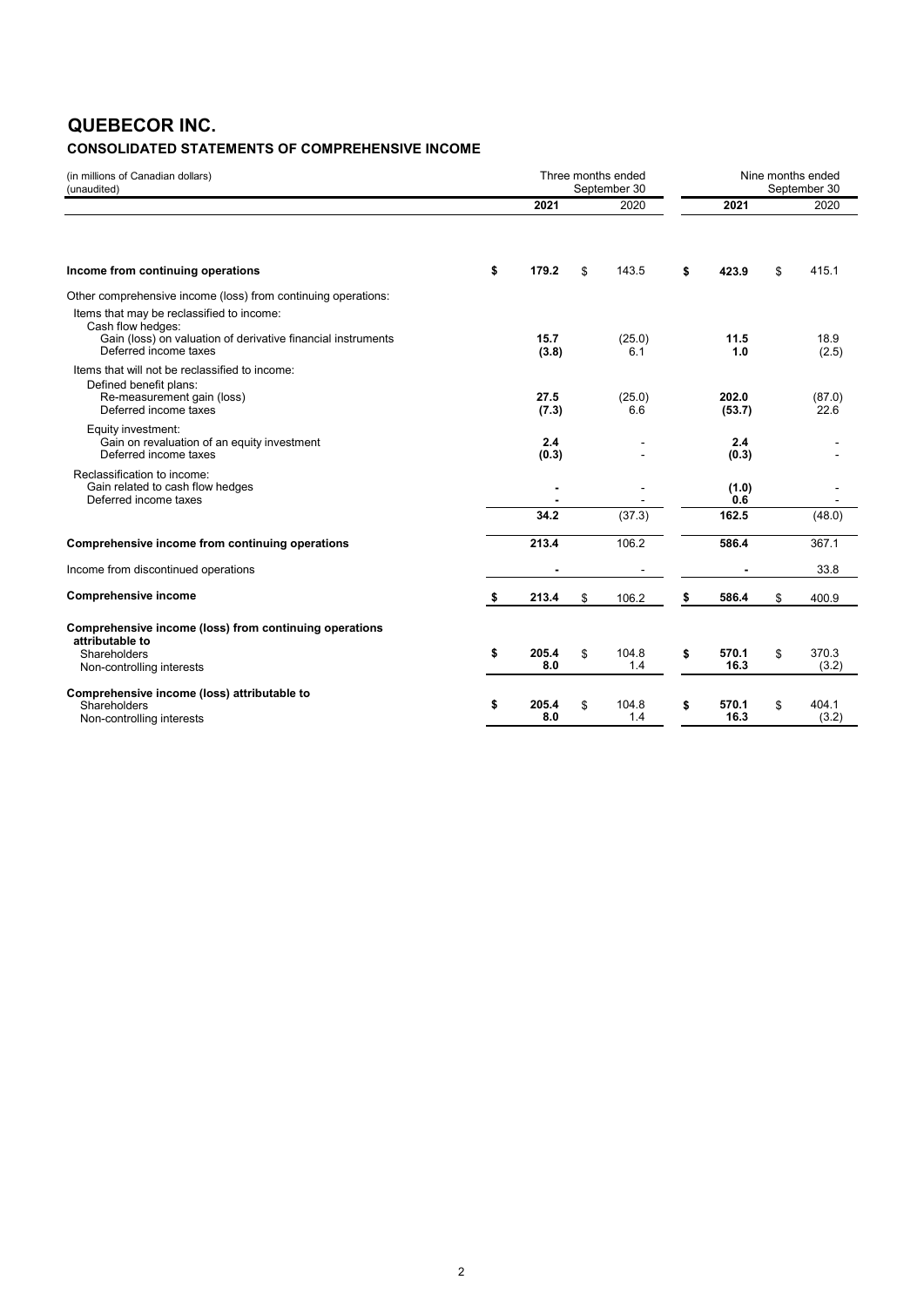### **QUEBECOR INC. SEGMENTED INFORMATION**

(in millions of Canadian dollars) (unaudited)

|                                                                                                                                                                         |                         |               | Three months ended September 30, 2021      |                                          |                                |
|-------------------------------------------------------------------------------------------------------------------------------------------------------------------------|-------------------------|---------------|--------------------------------------------|------------------------------------------|--------------------------------|
|                                                                                                                                                                         | Telecommuni-<br>cations | Media         | <b>Sports</b><br>and<br>Enter-<br>tainment | Head<br>office<br>and Inter-<br>segments | Total                          |
| Revenues                                                                                                                                                                | \$<br>939.5             | \$<br>190.6   | \$<br>49.1                                 | \$<br>(31.0)                             | \$<br>1,148.2                  |
| Employee costs<br>Purchase of goods and services                                                                                                                        | 103.8<br>358.9          | 53.7<br>100.3 | 8.4<br>29.7                                | 6.2<br>(33.1)                            | 172.1<br>455.8                 |
| Adjusted EBITDA <sup>1</sup>                                                                                                                                            | 476.8                   | 36.6          | 11.0                                       | (4.1)                                    | 520.3                          |
| Depreciation and amortization<br><b>Financial expenses</b><br>Gain on valuation and translation of financial instruments<br>Restructuring of operations and other items |                         |               |                                            |                                          | 194.3<br>83.8<br>(6.0)<br>12.4 |
| Income before income taxes                                                                                                                                              |                         |               |                                            |                                          | \$<br>235.8                    |
| Cash flows used for:<br>Additions to property, plant and equipment                                                                                                      | \$<br>114.8             | \$<br>4.9     | \$<br>0.3                                  | \$<br>0.4                                | \$<br>120.4                    |
| Additions to intangible assets                                                                                                                                          | 197.3                   | 4.2           | 0.7                                        | 1.2                                      | 203.4                          |

#### Three months ended September 30, 2020

|                                                                                                                                                                                                | Telecommuni-<br>cations | Media        | Sports<br>and<br>Enter-<br>tainment | Head<br>office<br>and Inter-<br>segments | Total                                        |
|------------------------------------------------------------------------------------------------------------------------------------------------------------------------------------------------|-------------------------|--------------|-------------------------------------|------------------------------------------|----------------------------------------------|
| Revenues                                                                                                                                                                                       | \$<br>937.9             | \$<br>157.2  | \$<br>48.5                          | \$<br>(31.9)                             | \$<br>1,111.7                                |
| Employee costs<br>Purchase of goods and services                                                                                                                                               | 101.4<br>352.9          | 38.6<br>93.7 | 7.5<br>33.4                         | 9.0<br>(38.2)                            | 156.5<br>441.8                               |
| Adjusted EBITDA <sup>1</sup>                                                                                                                                                                   | 483.6                   | 24.9         | 7.6                                 | (2.7)                                    | 513.4                                        |
| Depreciation and amortization<br>Financial expenses<br>Loss on valuation and translation of financial instruments<br>Restructuring of operations and other items<br>Income before income taxes |                         |              |                                     |                                          | \$<br>195.9<br>80.1<br>18.6<br>18.9<br>199.9 |
|                                                                                                                                                                                                |                         |              |                                     |                                          |                                              |
| Cash flows used for:                                                                                                                                                                           |                         |              |                                     |                                          |                                              |
| Additions to property, plant and equipment                                                                                                                                                     | \$<br>133.9             | \$<br>3.4    | \$<br>0.1                           | \$<br>0.7                                | \$<br>138.1                                  |
| Additions to intangible assets                                                                                                                                                                 | 29.6                    | 3.9          | 0.8                                 |                                          | 34.3                                         |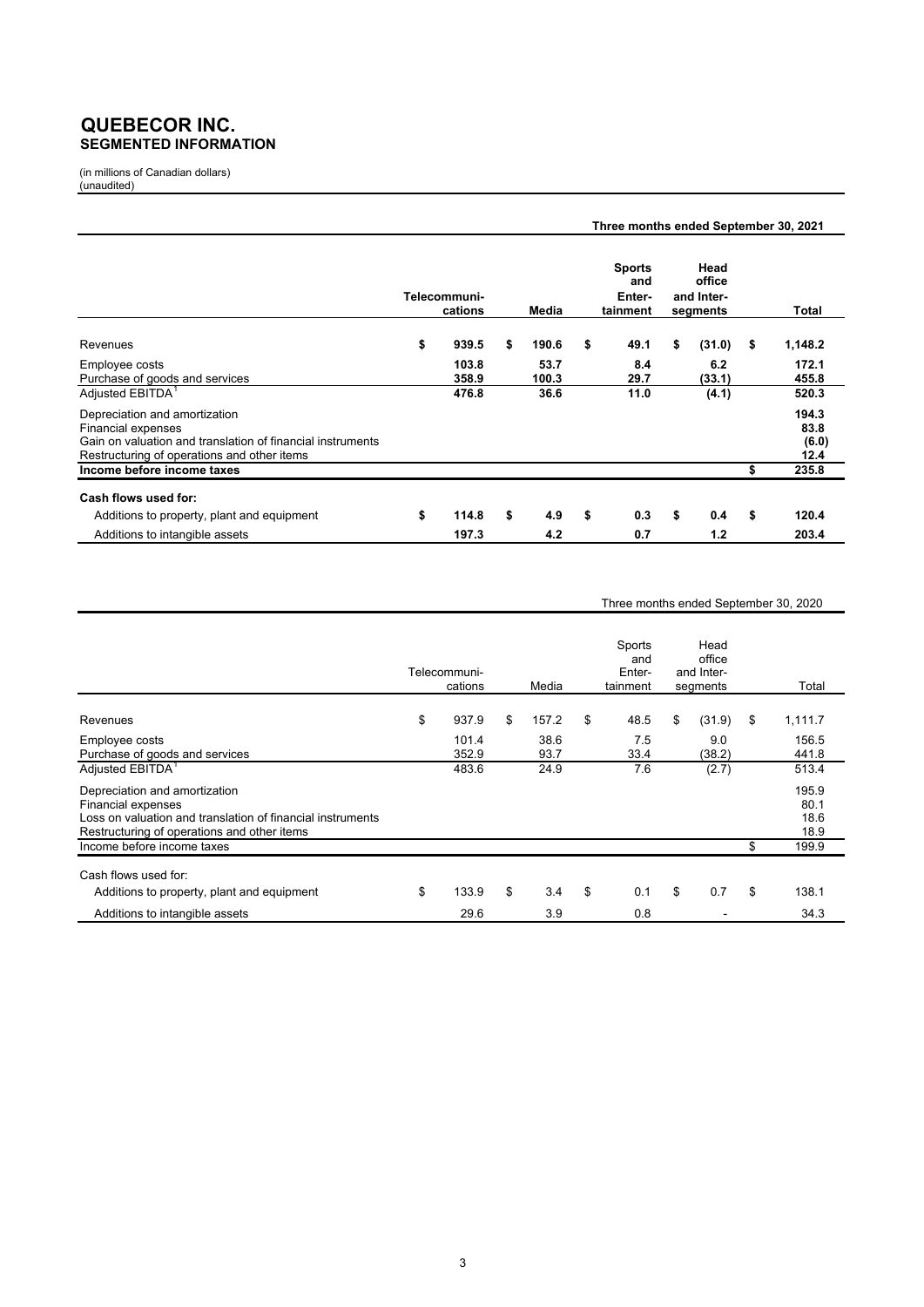### **QUEBECOR INC. SEGMENTED INFORMATION (continued)**

(in millions of Canadian dollars) (unaudited)

|                                                                                                                                                                                              |                         |                | Nine months ended September 30, 2021       |                                          |                                          |
|----------------------------------------------------------------------------------------------------------------------------------------------------------------------------------------------|-------------------------|----------------|--------------------------------------------|------------------------------------------|------------------------------------------|
|                                                                                                                                                                                              | Telecommuni-<br>cations | Media          | <b>Sports</b><br>and<br>Enter-<br>tainment | Head<br>office<br>and Inter-<br>segments | Total                                    |
| Revenues                                                                                                                                                                                     | \$<br>2,781.9           | \$<br>563.6    | \$<br>113.8                                | \$<br>(88.8)                             | \$<br>3,370.5                            |
| Employee costs<br>Purchase of goods and services                                                                                                                                             | 310.0<br>1,062.7        | 164.7<br>344.3 | 23.0<br>74.6                               | 20.3<br>(103.5)                          | 518.0<br>1,378.1                         |
| Adjusted EBITDA <sup>1</sup>                                                                                                                                                                 | 1,409.2                 | 54.6           | 16.2                                       | (5.6)                                    | 1,474.4                                  |
| Depreciation and amortization<br>Financial expenses<br>Gain on valuation and translation of financial instruments<br>Restructuring of operations and other items<br>Loss on debt refinancing |                         |                |                                            |                                          | 586.2<br>253.9<br>(7.2)<br>(3.7)<br>80.9 |
| Income before income taxes                                                                                                                                                                   |                         |                |                                            |                                          | \$<br>564.3                              |
| Cash flows used for:                                                                                                                                                                         | 323.7                   | \$<br>12.0     | \$<br>0.4                                  | \$<br>1.6                                | \$<br>337.7                              |
| Additions to property, plant and equipment<br>Additions to intangible assets                                                                                                                 | \$<br>290.7             | 17.4           | 2.2                                        | 2.3                                      | 312.6                                    |

#### Nine months ended September 30, 2020

|                                                                                                                                                                  | Telecommuni-<br>cations | Media          | Sports<br>and<br>Enter-<br>tainment | Head<br>office<br>and Inter-<br>segments | Total                           |
|------------------------------------------------------------------------------------------------------------------------------------------------------------------|-------------------------|----------------|-------------------------------------|------------------------------------------|---------------------------------|
| Revenues                                                                                                                                                         | \$<br>2,681.7           | \$<br>464.7    | \$<br>109.2                         | \$<br>(84.6)                             | \$<br>3,171.0                   |
| Employee costs<br>Purchase of goods and services                                                                                                                 | 305.0<br>994.0          | 124.5<br>303.6 | 21.6<br>81.0                        | 20.1<br>(104.6)                          | 471.2<br>1,274.0                |
| Adjusted EBITDA <sup>1</sup>                                                                                                                                     | 1,382.7                 | 36.6           | 6.6                                 | (0.1)                                    | 1,425.8                         |
| Depreciation and amortization<br>Financial expenses<br>Gain on valuation and translation of financial instruments<br>Restructuring of operations and other items |                         |                |                                     |                                          | 589.7<br>249.1<br>(8.9)<br>33.1 |
| Income before income taxes                                                                                                                                       |                         |                |                                     |                                          | \$<br>562.8                     |
| Cash flows used for:                                                                                                                                             |                         |                |                                     |                                          |                                 |
| Additions to property, plant and equipment                                                                                                                       | \$<br>312.3             | \$<br>11.2     | \$<br>0.2                           | \$<br>1.1                                | \$<br>324.8                     |
| Additions to intangible assets                                                                                                                                   | 165.7                   | 17.0           | 2.3                                 | 0.1                                      | 185.1                           |

 $^{\rm 1}$  The Chief Executive Officer uses adjusted EBITDA as the measure of profit to assess the performance of each segment. Adjusted EBITDA is referred as a non-IFRS measure and is defined as net income before depreciation and amortization, financial expenses, (gain) loss on valuation and translation of financial instruments, restructuring of operations and other items, loss on debt refinancing, income taxes and income from discontinued operations.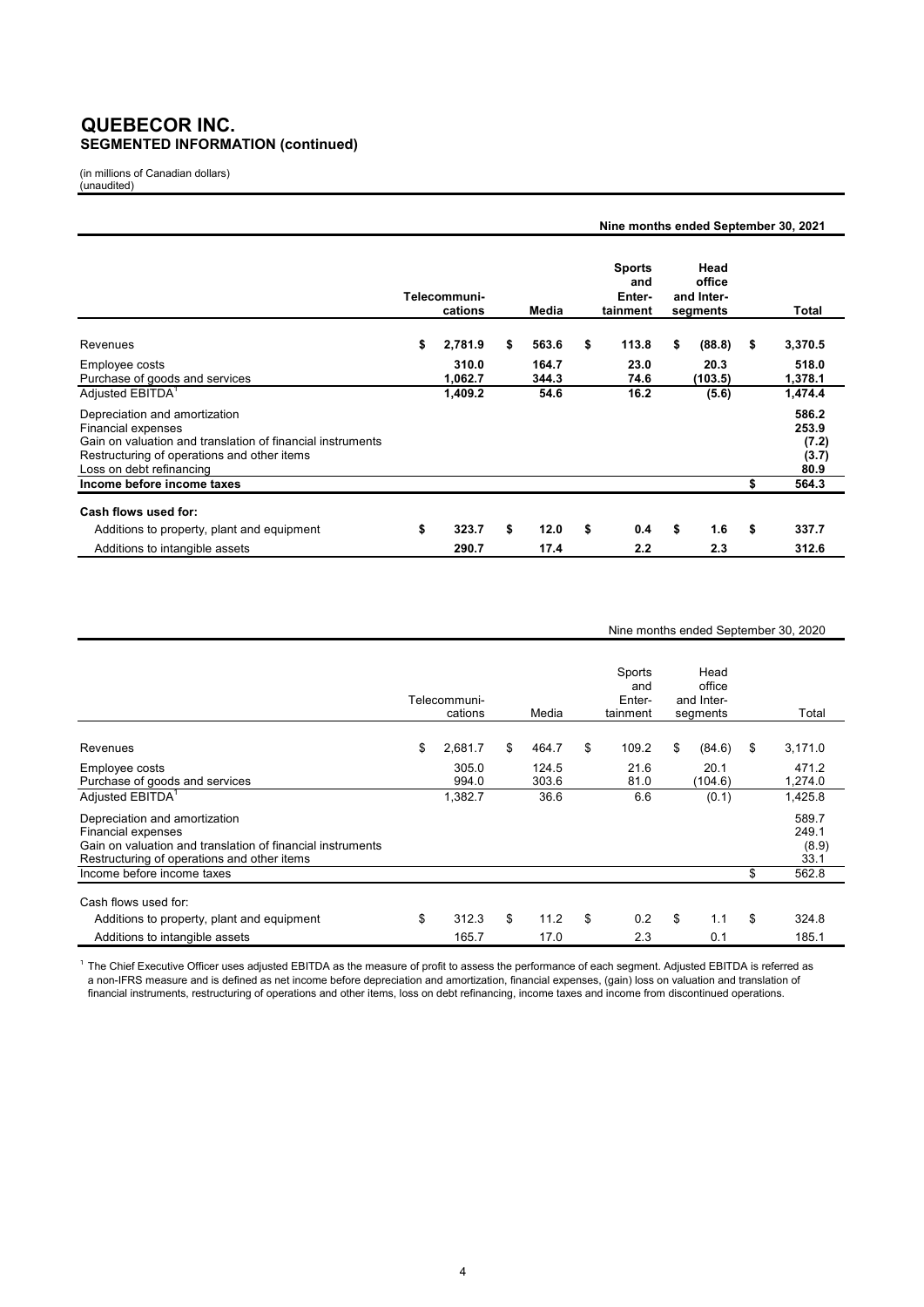### **QUEBECOR INC. CONSOLIDATED STATEMENTS OF EQUITY**

(in millions of Canadian dollars) (unaudited)

|                                                  | Equity attributable to shareholders |                        |      |    |                                   |                                                          |         |                                                     | Equity |                  |
|--------------------------------------------------|-------------------------------------|------------------------|------|----|-----------------------------------|----------------------------------------------------------|---------|-----------------------------------------------------|--------|------------------|
|                                                  | Capital<br>stock                    | Contributed<br>surplus |      |    | Retained<br>earnings<br>(deficit) | Accumulated<br>other com-<br>prehensive<br>(loss) income |         | attributable<br>to non-<br>controlling<br>interests |        | Total<br>equity  |
|                                                  | \$<br>1,055.9                       | \$                     | 17.4 | \$ | (31.7)                            | \$                                                       |         | \$                                                  | 94.6   | \$<br>1,072.1    |
| Balance as of December 31, 2019<br>Net income    |                                     |                        |      |    | 447.4                             |                                                          | (64.1)  |                                                     | 1.5    | 448.9            |
| Other comprehensive loss                         |                                     |                        |      |    |                                   |                                                          | (43.3)  |                                                     | (4.7)  | (48.0)           |
| <b>Dividends</b>                                 |                                     |                        |      |    | (151.3)                           |                                                          |         |                                                     | (0.2)  | (151.5)          |
| Repurchase of Class B Shares                     | (27.7)                              |                        |      |    | (115.7)                           |                                                          |         |                                                     |        | (143.4)          |
| Balance as of September 30, 2020                 | 1,028.2                             |                        | 17.4 |    | 148.7                             |                                                          | (107.4) |                                                     | 91.2   | 1,178.1          |
| Net income                                       |                                     |                        |      |    | 159.8                             |                                                          |         |                                                     | 8.7    | 168.5            |
| Other comprehensive (loss) income                |                                     |                        |      |    |                                   |                                                          | (26.5)  |                                                     | 1.6    | (24.9)           |
| <b>Dividends</b><br>Repurchase of Class B Shares | (10.4)                              |                        |      |    | (49.8)<br>(47.4)                  |                                                          |         |                                                     |        | (49.8)<br>(57.8) |
| Balance as of December 31, 2020                  | 1,017.8                             |                        | 17.4 |    | 211.3                             |                                                          | (133.9) |                                                     | 101.5  | 1,214.1          |
| Net income                                       |                                     |                        |      |    | 417.9                             |                                                          |         |                                                     | 6.0    | 423.9            |
| Other comprehensive income                       |                                     |                        |      |    |                                   |                                                          | 152.2   |                                                     | 10.3   | 162.5            |
| <b>Dividends</b>                                 |                                     |                        |      |    | (201.8)                           |                                                          |         |                                                     | (0.1)  | (201.9)          |
| Repurchase of Class B Shares                     | (41.7)                              |                        |      |    | (184.2)                           |                                                          |         |                                                     |        | (225.9)          |
| Balance as of September 30, 2021                 | \$<br>976.1                         | \$                     | 17.4 | \$ | 243.2                             | \$                                                       | 18.3    | \$                                                  | 117.7  | \$<br>1,372.7    |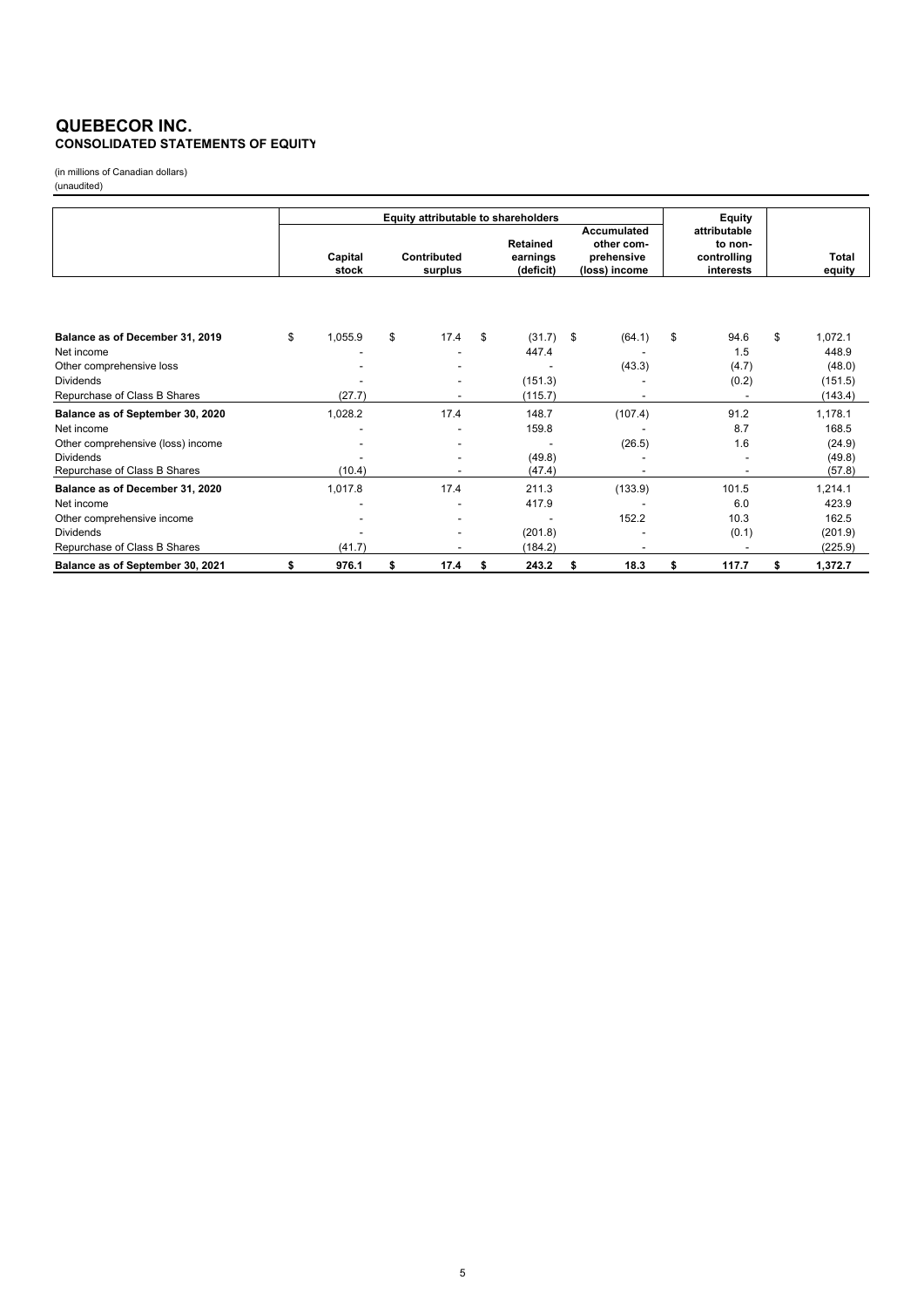# **QUEBECOR INC.**

### **CONSOLIDATED STATEMENTS OF CASH FLOWS**

| (in millions of Canadian dollars)<br>(unaudited)                  |             | Three months ended<br>September 30 |             | Nine months ended<br>September 30 |
|-------------------------------------------------------------------|-------------|------------------------------------|-------------|-----------------------------------|
|                                                                   | 2021        | 2020                               | 2021        | 2020                              |
|                                                                   |             |                                    |             |                                   |
| Cash flows related to operating activities                        |             |                                    |             |                                   |
| Income from continuing operations                                 | \$<br>179.2 | \$<br>143.5                        | \$<br>423.9 | \$<br>415.1                       |
| Adjustments for:                                                  |             |                                    |             |                                   |
| Depreciation of property, plant and equipment                     | 142.9       | 149.5                              | 434.9       | 455.3                             |
| Amortization of intangible assets                                 | 40.8        | 37.0                               | 120.3       | 107.2                             |
| Amortization of right-of-use assets                               | 10.6        | 9.4                                | 31.0        | 27.2                              |
| (Gain) loss on valuation and translation of financial instruments | (6.0)       | 18.6                               | (7.2)       | (8.9)                             |
| Gain on disposal of other assets                                  |             | (0.2)                              | (19.0)      | (0.4)                             |
| Impairment of assets                                              |             | 7.3                                | 0.8         | 7.3                               |
| Loss on debt refinancing                                          |             |                                    | 80.9        |                                   |
| Amortization of financing costs                                   | 1.8         | 2.0                                | 6.2         | 6.1                               |
| Deferred income taxes                                             | (6.9)       | (4.3)                              | (50.9)      | (33.3)                            |
| Other                                                             | 0.4         | (0.1)                              | (0.3)       | 0.3                               |
|                                                                   | 362.8       | 362.7                              | 1,020.6     | 975.9                             |
| Net change in non-cash balances related to operating activities   | 5.4         | (23.3)                             | (161.1)     | 78.6                              |
| Cash flows provided by continuing operating activities            | 368.2       | 339.4                              | 859.5       | 1,054.5                           |
| Cash flows related to investing activities                        |             |                                    |             |                                   |
| <b>Business acquisitions</b>                                      | 0.8         |                                    | (21.0)      | (10.8)                            |
| Additions to property, plant and equipment                        | (120.4)     | (138.1)                            | (337.7)     | (324.8)                           |
| Additions to intangible assets                                    | (203.4)     | (34.3)                             | (312.6)     | (185.1)                           |
| Proceeds from disposals of assets                                 | 3.1         | 1.4                                | 6.2         | 3.6                               |
| Other                                                             |             | (48.5)                             | (8.0)       | (51.4)                            |
|                                                                   |             |                                    |             |                                   |
| Cash flows used in continuing investing activities                | (319.9)     | (219.5)                            | (673.1)     | (568.5)                           |
| Cash flows related to financing activities                        |             |                                    |             |                                   |
| Net change in bank indebtedness                                   |             | (5.4)                              | 3.9         | (14.2)                            |
| Net change under revolving facilities                             | (16.1)      | 10.3                               | 6.7         | (124.9)                           |
| Issuance of long-term debt, net of financing costs                |             |                                    | 1.986.8     |                                   |
| Repayment of long-term debt                                       | (1, 564.4)  | (0.4)                              | (1,565.0)   | (1.0)                             |
| Repayment of lease liabilities                                    | (10.4)      | (10.8)                             | (31.4)      | (31.3)                            |
| Settlement of hedging contracts                                   | 185.2       |                                    | 184.4       | (0.8)                             |
| Repurchase of Class B Shares                                      | (94.4)      | (47.8)                             | (225.9)     | (143.4)                           |
| Dividends                                                         | (66.8)      | (50.1)                             | (201.8)     | (151.3)                           |
| Dividends paid to non-controlling interests                       |             |                                    | (0.1)       | (0.2)                             |
| Cash flows (used in) provided by continuing financing activities  | (1, 566.9)  | (104.2)                            | 157.6       | (467.1)                           |
| Cash flows (used in) provided by continuing operations            | (1,518.6)   | 15.7                               | 344.0       | 18.9                              |
| Cash flows provided by discontinued operations                    |             |                                    |             | 7.8                               |
|                                                                   |             |                                    |             |                                   |
| Cash and cash equivalents at beginning of period                  | 1,999.3     | 25.0                               | 136.7       | 14.0                              |
| Cash and cash equivalents at end of period                        | \$<br>480.7 | \$<br>40.7                         | \$<br>480.7 | \$<br>40.7                        |
| Cash and cash equivalents consist of                              |             |                                    |             |                                   |
| Cash                                                              | \$<br>479.6 | \$<br>39.5                         | \$<br>479.6 | \$<br>39.5                        |
| Cash equivalents                                                  | 1.1         | 1.2                                | 1.1         | 1.2                               |
|                                                                   | \$<br>480.7 | \$<br>40.7                         | \$<br>480.7 | \$<br>40.7                        |
| Interest and taxes reflected as operating activities              |             |                                    |             |                                   |
| Cash interest payments                                            | \$<br>49.2  | \$<br>41.3                         | \$<br>205.3 | \$<br>198.5                       |
| Cash income tax payments (net of refunds)                         | 58.0        | 70.7                               | 225.1       | 93.6                              |
|                                                                   |             |                                    |             |                                   |